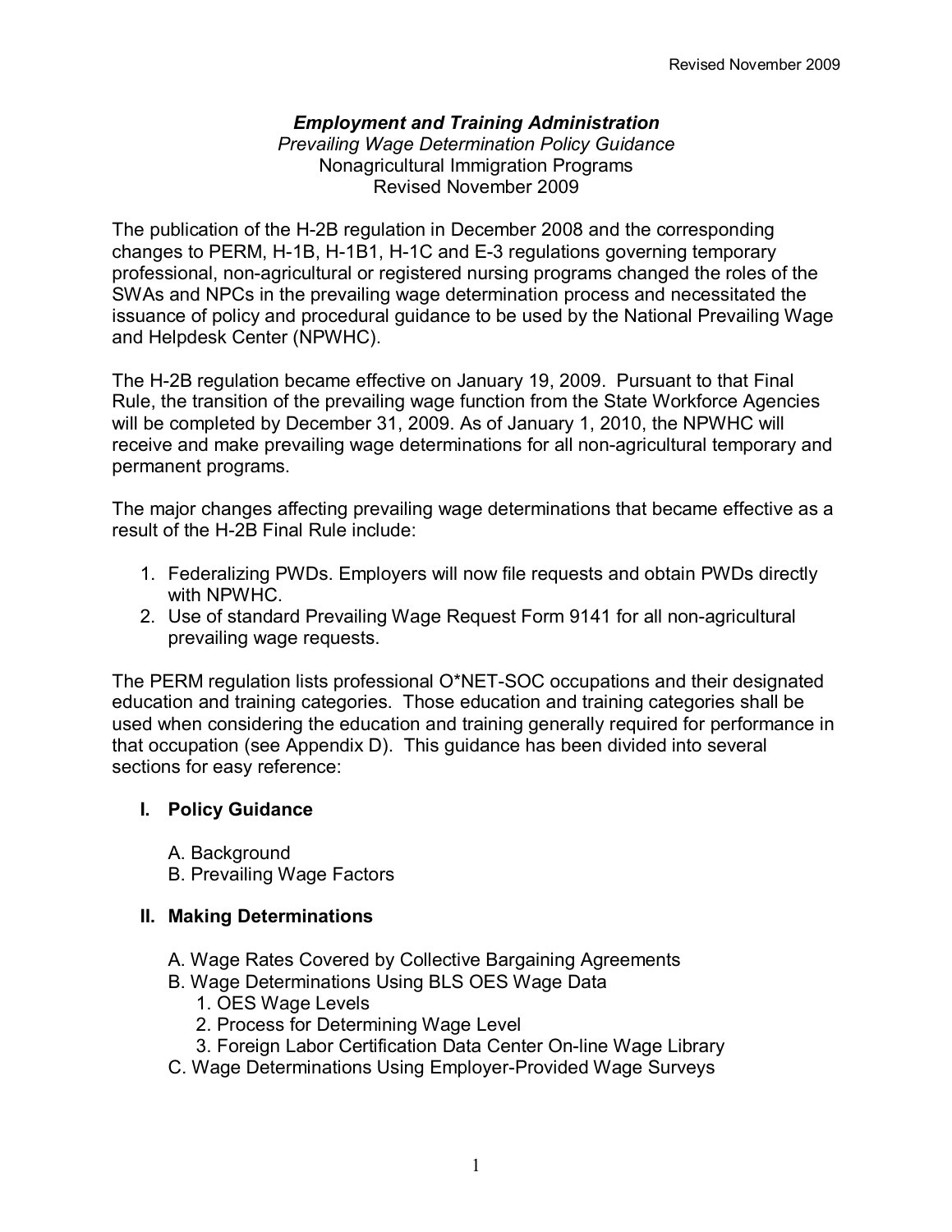## **III. Procedures**

- A. Filing
- B. NPWHC Response
- C. NPWHC Responsibilities

# **IV. Challenges to NPWHC Determinations**

## **Appendices**

- A. OES Prevailing Wage Guidance
- B. Check Sheet for Use in Determining OES Wage Level
- C. Worksheet for Use in Determining OES Wage Level
- D. Professional Occupations Education and Training Categories
- E. Specific Vocational Preparation (SVP)
- F. Check Sheet for Employer-Provided Wage Surveys
- G. Prevailing Wage Determination Request Form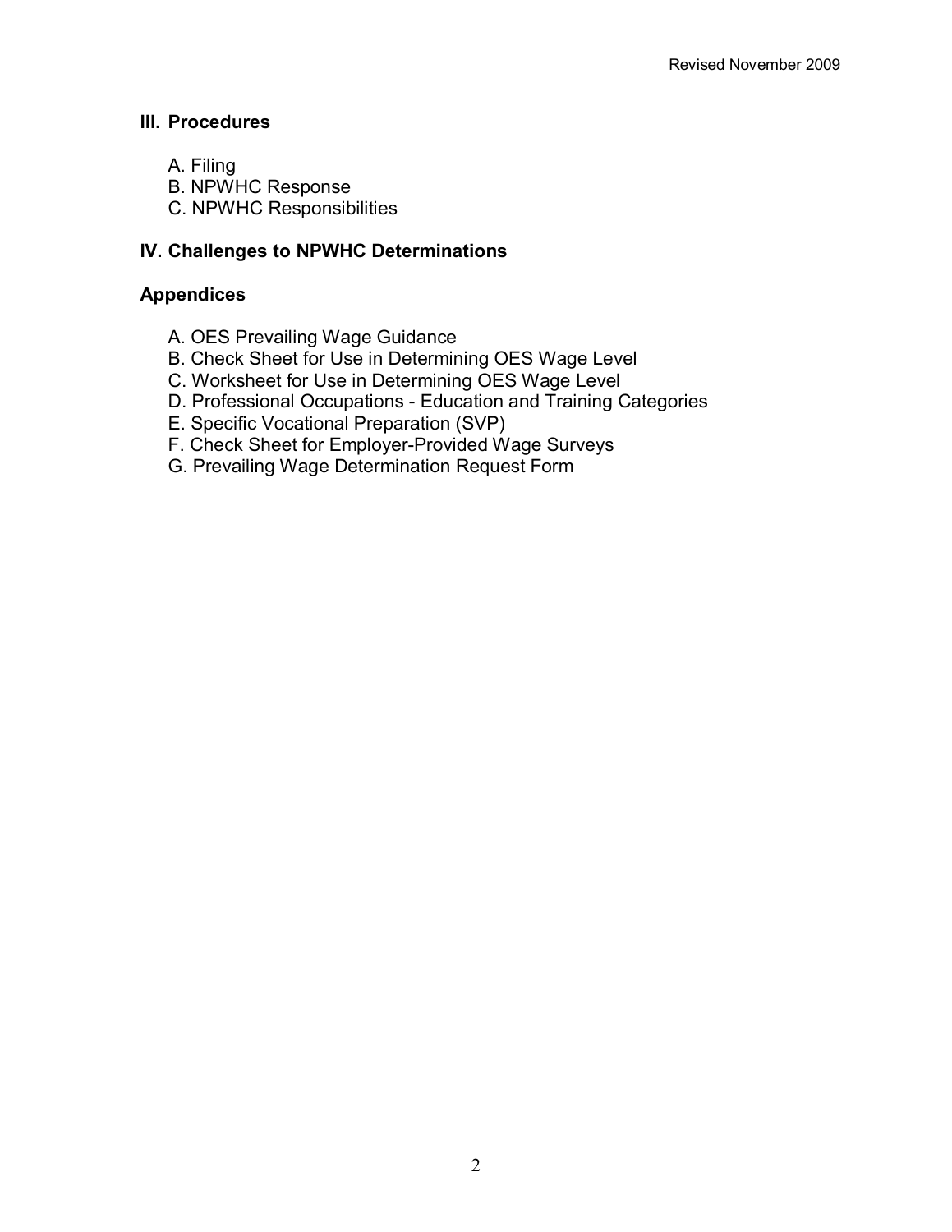# **I. Policy Guidance**

# **A. Background**

The Department of Labor, Bureau of Labor Statistics (BLS) has provided wage data collected under the Occupational Employment Statistics (OES) Program for use in the Foreign Labor Certification process since 1998. Occupational wage data collected under that program is now available at the four levels required by the H-1B Visa Reform Act for state and sub-state geographic areas for the purpose of making prevailing wage determinations. The wage data is now available on the Foreign Labor Certification Data Center On-Line Wage Library (OWL), found on the Division's website at <http://www.flcdatacenter.com/>.

Since September 1999, the Standard Occupational Classification (SOC) has been used by the OES program to classify occupational wage information. The SOC provides a common language for categorizing occupations. The SOC also serves as the framework for information being gathered through the Department of Labor's Occupational Information Network (O\*NET®) which supersedes the Dictionary of Occupational Titles (DOT) as the resource to be consulted for occupational information for the Foreign Labor Certification process. Developed by the Department of Labor, the O\*NET system provides the general public information on skills, abilities, knowledge, tasks, work activities, and the specific vocational preparation levels associated with occupations. The O\*NET information can be found at [http://online.onetcenter.org.](http://online.onetcenter.org/) Wage data from the OES survey and occupational information in O\*NET are both classified by the SOC, reducing the need to use crosswalks to connect wages to occupational requirements.

# **B. Prevailing Wage Factors**

The regulatory scheme at 20 CFR 655.10/11 or 20 CFR 656.40/41 must be followed in determining the prevailing wage. The same policies and procedures shall be followed for the permanent labor certification program, the nonimmigrant program pertaining to H-1B or H-1B1 professionals in specialty occupations or as fashion models, and the H-2B temporary nonagricultural labor certification program.

The step-by-step process described in Section II. B. represents the approach for determining the appropriate prevailing wage. All prevailing wage determinations shall start with an entry level wage and progress to a wage that is commensurate with that of a qualified, experienced, or fully competent worker only after considering the experience, education, and skill requirements of an employer's job description (opportunity).

Under § 656.40, the relevant factors in determining a prevailing wage rate are the nature of the job offer, the area of intended employment, and jobs duties for workers that are similarly employed.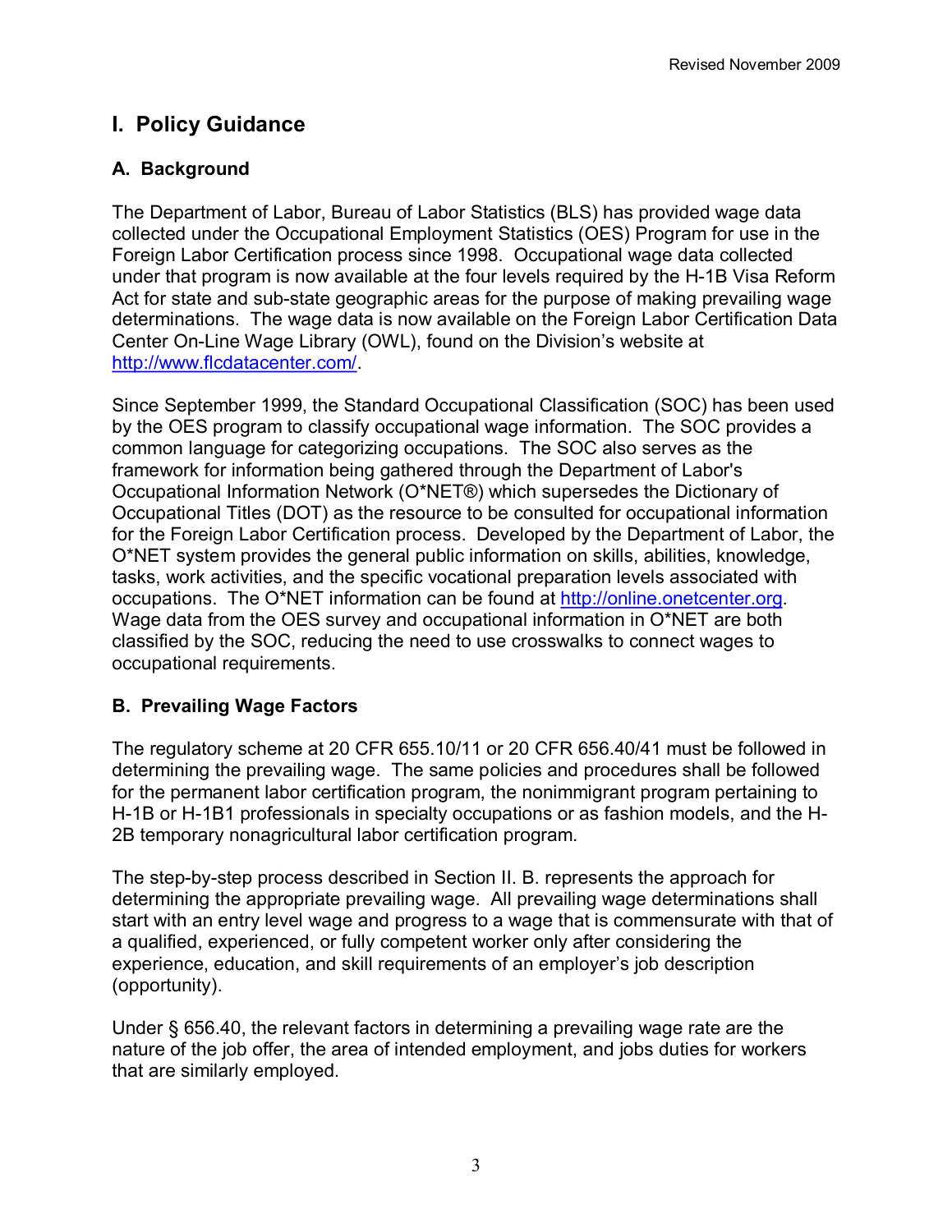## "*Nature of the Job Offer*"

In determining the *nature of the job offer*, the first order is to review the requirements of the employer's job offer and determine the appropriate occupational classification. The O\*NET description that corresponds to the employer's job offer shall be used to identify the appropriate occupational classification. The NPWHC can identify the appropriate O\*NET occupation using O\*NET OnLine [\(http://online.onetcenter.org/](http://online.onetcenter.org/)) and entering the employer's job title to search for the appropriate O\*NET-SOC occupation and code.

If the employer's prevailing wage request contains only a code from the Dictionary of Occupational Titles (DOT) rather than a job title, the DOT to O\*NET-SOC crosswalk found on the On-Line Wage Library shall be used to identify the related O\*NET-SOC code.

If the employer's job opportunity has worker requirements described in a combination of O\*NET occupations, the NPWHC should default directly to the relevant O\*NET-SOC occupational code for the highest paying occupation. For example, if the employer's job offer is for an engineer-pilot, the NPWHC shall use the education, skill and experience levels for the higher paying occupation when making the wage level determination.

## "*Area of Intended Employment*"

The definition of "area of intended employment" at 20 CFR 656.3 states: *Area of intended employment* means the area within normal commuting distance of the place (address) of intended employment. The On-Line Wage Library has been developed to account for these requirements. A more detailed explanation is provided in section II C. 2. for use in making prevailing wage determinations that are based on employer provided surveys.

### "*Similarly Employed*"

Section 656.40 defines "*similarly employed*" as having:

- · substantially comparable jobs in the occupational category in the area of intended employment, except that if no such workers are employed by employers other than the employer applicant in the area of intended employment, it means:
- · jobs requiring a substantially similar level of skill within the area of intended employment; or
- · substantially comparable jobs in the occupational category as employers outside of the area of intended employment if there are no substantially comparable jobs in the area of intended employment.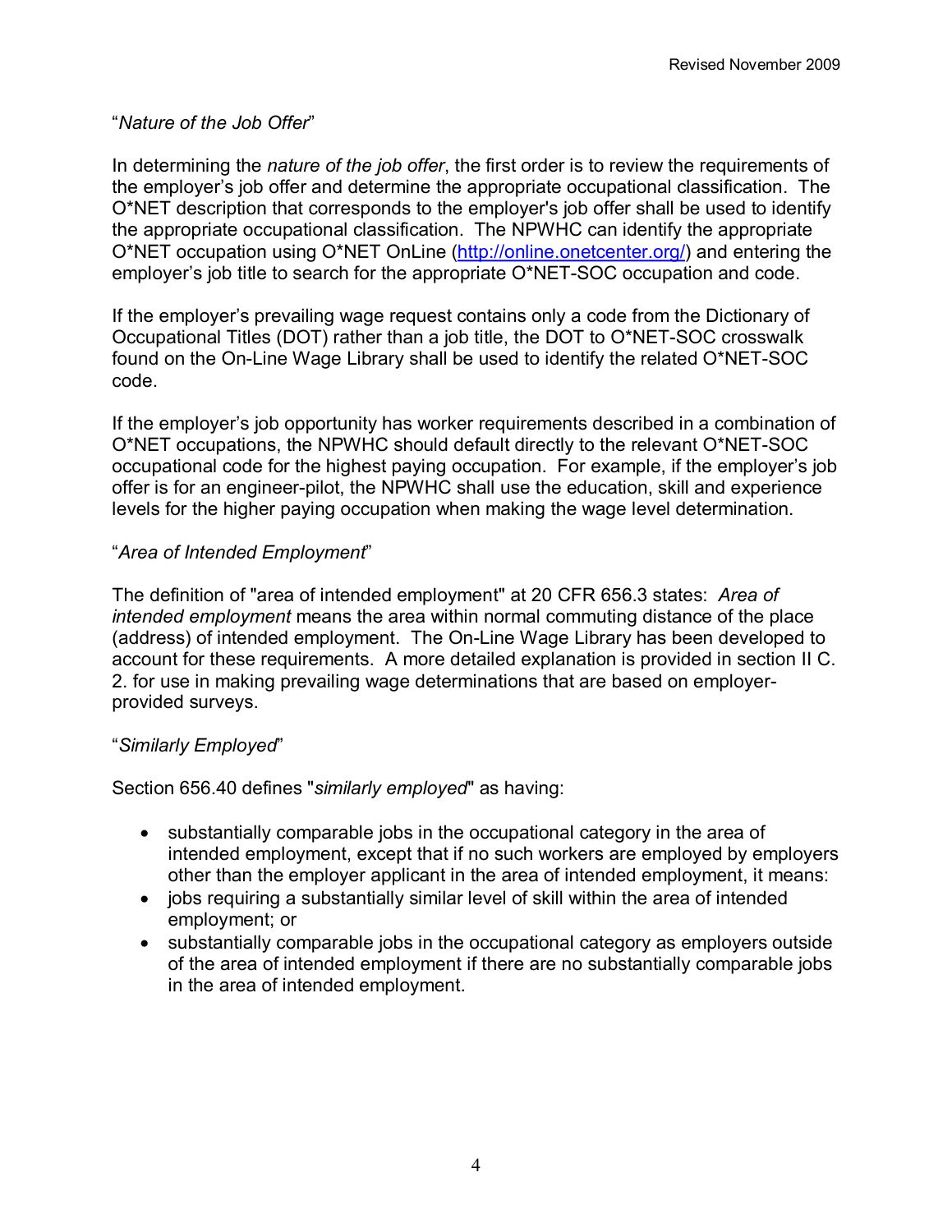In computing the prevailing wage for a job opportunity in an occupational classification in an area of intended employment for an employee of:

- an institution of higher education;
- an affiliated or related nonprofit entity;
- · a nonprofit research organization; or
- · a governmental research organization;

the prevailing wage level should take into account the wage levels of employees only at such institutions and organizations found in the area of intended employment (see General Administration Letter No. 1-00).

# **II. Making Determinations**

The NPWHC shall make prevailing wage determinations as follows:

- A. If the NPWHC determines the job opportunity is covered by a collective bargaining agreement negotiated at arm's length and a wage rate has been negotiated under the agreement as evidenced by information provided by the employer, that wage rate shall be controlling.
- B. In the absence of a wage determined under a collective bargaining agreement, NPWHC is to determine prevailing wage rates using wage surveys conducted under the wage component of the OES program.
- C. If in the absence of a wage rate determined under a collective bargaining agreement, the employer provides the NPWHC with a survey, whether public or private, which meets the requirements of the regulations, that rate shall be used by the NPWHC as the prevailing wage determination in response to that particular request. In addition, an employer can elect to use a current wage rate in the area of intended employment under the Davis-Bacon or the McNamara Service Contract Acts.

The NPWHC shall specify the validity period of the prevailing wage which shall not be *less than 90 days or more than 1 year* from the determination date (see Federal Register Vol. 65 No. 245 Page 80196).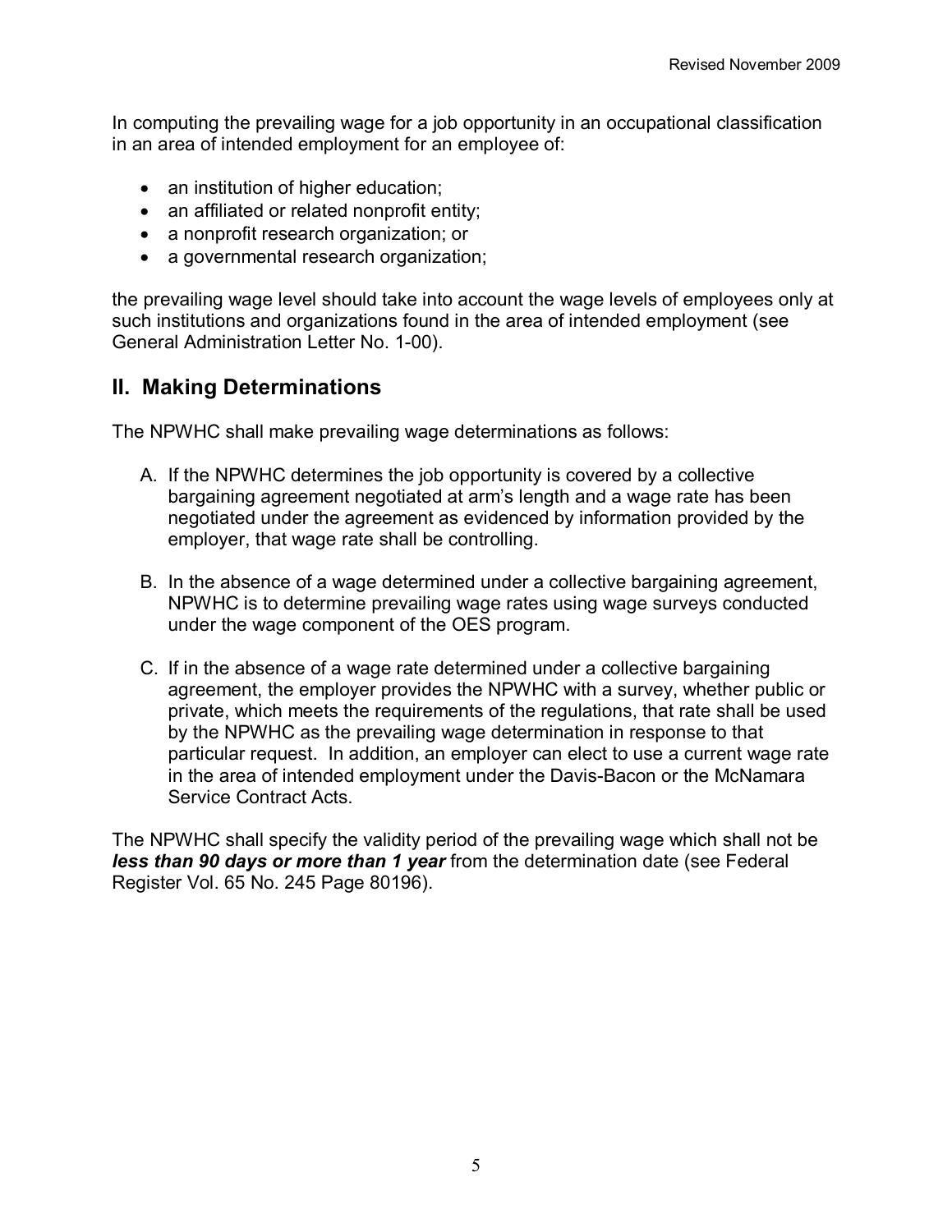# **A. Wage Rates Covered by Collective Bargaining Agreements**

If the job opportunity is in an occupation covered by a collective bargaining agreement (CBA) negotiated between a union and the employer, the wage rate in the agreement shall be considered the prevailing wage in making prevailing wage determinations.

If the job opportunity is for a professional athlete and is covered by a sports league's rules or regulations, the wage rate set forth in those rules or regulations including union agreements shall be considered the prevailing wage.

## **B. Wage Determinations Using BLS OES Wage Data**

If the job offer is for an occupation not covered by a collective bargaining agreement and the employer does not choose to provide a survey or request use of a current wage determination in the area under the Davis-Bacon or McNamara-O'Hara Service Contract Acts, the wage component of the BLS OES survey shall be used to determine the prevailing wage for an employer's job offer. The OES survey is a national survey managed by the Bureau of Labor Statistics which provides a large enough sample to allow BLS to determine a prevailing wage for most occupations in every area of intended employment in the United States.

The OES wage data is made available at the state and sub-state areas so the NPWHC can select the geographic area of intended employment. The On-Line Wage Library has been developed to account for these requirements. The NPWHC should select the state and sub-state area that represents the area for the employer's job offer.

## **1. OES Wage Levels**

The new requirements specify that determinations using a government survey shall be made available for each occupation at 4 levels of wages commensurate with experience, education, and the level of supervision. The NPWHC shall make a prevailing wage determination selecting one of the four wage levels for an occupation based on a comparison of the employer's job requirements to the occupational requirements: tasks, knowledge, skills, and specific vocational preparation (education, training, and experience) generally required for acceptable performance in that occupation.

It is important to remember that wage levels are determined only after selecting the most relevant O\*NET-SOC occupational code classification. The selection of the O\*NET-SOC code should not be based solely on the title of the employer's job offer. The NPWHC should consider the particulars of the employer's job offer and compare the full description to the tasks, knowledge, and work activities generally associated with an O\*NET-SOC occupation to insure the most relevant occupational code has been selected.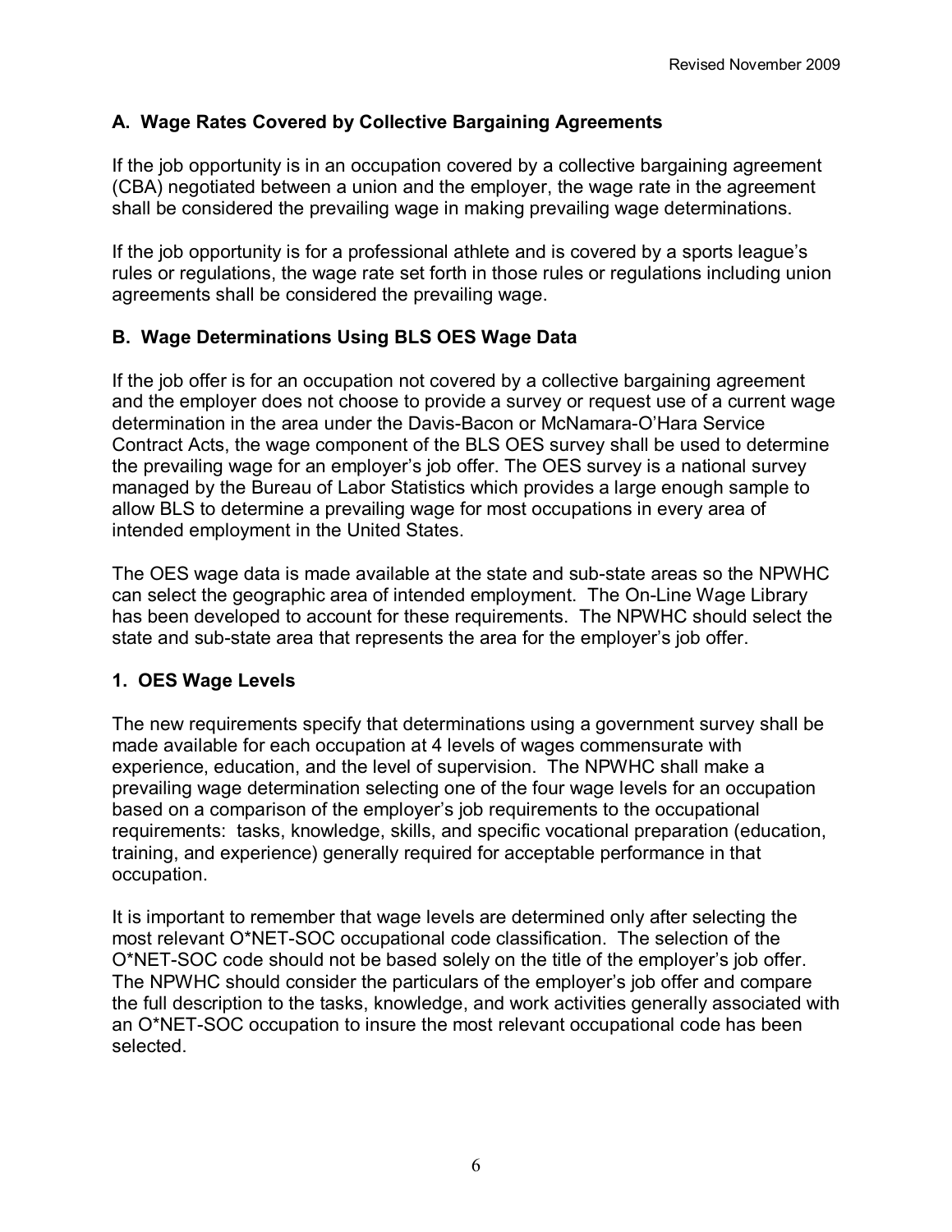**Level I** (entry) wage rates are assigned to job offers for beginning level employees who have only a basic understanding of the occupation. These employees perform routine tasks that require limited, if any, exercise of judgment. The tasks provide experience and familiarization with the employer's methods, practices, and programs. The employees may perform higher level work for training and developmental purposes. These employees work under close supervision and receive specific instructions on required tasks and results expected. Their work is closely monitored and reviewed for accuracy. Statements that the job offer is for a research fellow, a worker in training, or an internship are indicators that a Level I wage should be considered.

**Level II** (qualified) wage rates are assigned to job offers for qualified employees who have attained, either through education or experience, a good understanding of the occupation. They perform moderately complex tasks that require limited judgment. An indicator that the job request warrants a wage determination at Level II would be a requirement for years of education and/or experience that are generally required as described in the O\*NET Job Zones.

**Level III** (experienced) wage rates are assigned to job offers for experienced employees who have a sound understanding of the occupation and have attained, either through education or experience, special skills or knowledge. They perform tasks that require exercising judgment and may coordinate the activities of other staff. They may have supervisory authority over those staff. A requirement for years of experience or educational degrees that are at the higher ranges indicated in the O\*NET Job Zones would be indicators that a Level III wage should be considered.

Frequently, key words in the job title can be used as indicators that an employer's job offer is for an experienced worker. Words such as 'lead' (lead analyst), 'senior' (senior programmer), 'head' (head nurse), 'chief' (crew chief), or 'journeyman' (journeyman plumber) would be indicators that a Level III wage should be considered.

**Level IV** (fully competent) wage rates are assigned to job offers for competent employees who have sufficient experience in the occupation to plan and conduct work requiring judgment and the independent evaluation, selection, modification, and application of standard procedures and techniques. Such employees use advanced skills and diversified knowledge to solve unusual and complex problems. These employees receive only technical guidance and their work is reviewed only for application of sound judgment and effectiveness in meeting the establishment's procedures and expectations. They generally have management and/or supervisory responsibilities.

## **2. Process for Determining Wage Level**

The NPWHC shall use O\*NET information to identify the tasks, work activities, knowledge, and skills generally required for performance in an occupation. A comparison between the particulars of the employer's job offer to the requirements for similar (O\*NET) occupations shall be used to determine the appropriate wage level. It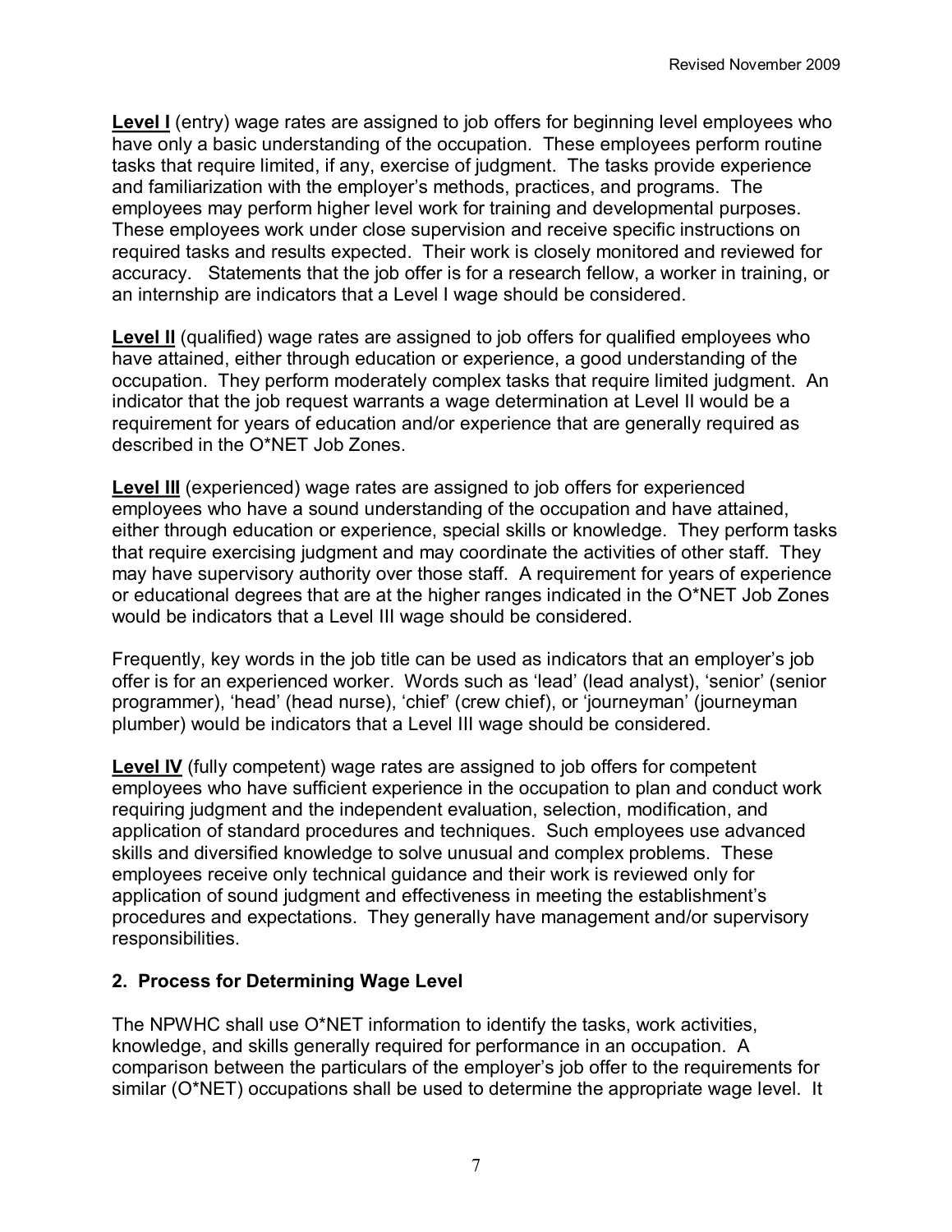is important, therefore, that the job description included in an employer's request for a prevailing wage determination include sufficient information to determine the complexity of the job duties, the level of judgment, the amount and level of supervision, and the level of understanding required to perform the job duties. NPWHC may need to contact employers for additional information to obtain this information, if needed.

Information contained in the O\*NET Job Zones provides guidance in determining whether the job offer is for an entry level, qualified, experienced, or fully competent employee for making the determination of wage level. Employer requirements in a job offer that are at the upper range of the requirements and preparation generally required for performance in an occupation are indicators that a prevailing wage determination at a higher level should be considered. The O\*NET Job Zones were developed to transition from the Specific Vocational Preparation (SVP), as shown in the Dictionary of Occupational Titles (DOT), to measures of experience, education, and job training included in the O\*NET database. A listing of SVPs and their definitions can be found in Appendix E of this document.

A step-by-step process for arriving at the appropriate wage level is described below. Points are awarded based on the comparison of an employer's job offer requirements to the general requirements for similar occupations. The points are entered on a worksheet then added to arrive at the wage level. NPWHC should follow the step-bystep process while completing the worksheet.

The appendices section of this document provides several guides that can be used for reference during the process:

Appendix A: OES Prevailing Wage Guidance repeats the step-by-step process and can be used as a reference guide.

Appendix B: Check Sheet for Use in Determining OES Wage Level has been provided to track the process.

Appendix C: Worksheet for Use in Determining OES Wage Level provides an example of a worksheet that NPWHC might use for determining the appropriate wage level.

All employer applications for a prevailing wage determination shall initially be considered an entry level or Level I wage. The employer's requirements for experience, education, training, and special skills shall be compared to those generally required for an occupation as described in O\*NET and shall be used as indicators that the job opportunity is for an experienced (Level II), qualified (Level III), or fully competent (Level IV) worker and warrants a prevailing wage determination at a higher wage level.

All prevailing wage determinations start with a Level I determination; therefore, the check sheet and worksheet have a 1 entered in the Wage Level Column.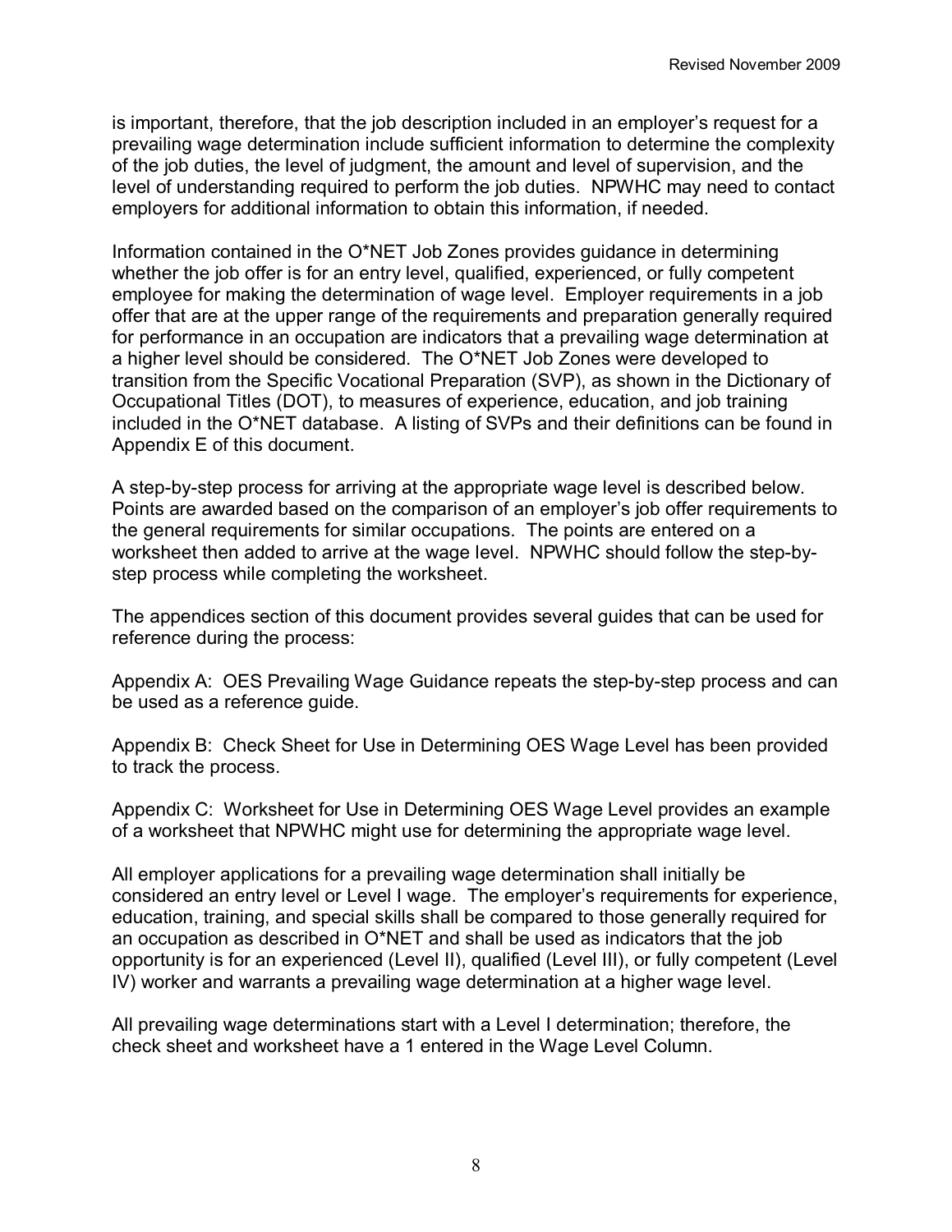## **Step 1** – Enter the O\*NET Requirements on the Worksheet

- Use the O\*NET OnLine 'Find Occupations' feature ([http://online.onetcenter.org](http://online.onetcenter.org/)) to determine the appropriate  $O^*NET-SOC$  code based on the job title provided on the prevailing wage determination request form.
- Enter the job title from the employer's job offer into the Quick Search box and click on Go.
- Select the O\*NET occupation that most closely matches the employer's request from the resulting list of occupations.
- · Review the Tasks, Knowledge, Work Activities, and Job Zone information contained in the O\*NET summary report to gain an understanding of what is generally required for vocational preparation and performance in that occupation.

Enter the O\*NET education and experience requirements on the Worksheet.

**Step 2** – Complete the Experience Section of the Worksheet

Compare the overall experience described in the O\*NET Job Zone to the years of experience required by the employer on the prevailing wage determination request form.

For occupations contained in Job Zone 1, if the employer's experience requirement is equivalent to that described in an:

- · SVP of 1 (experience requirement of a short duration), enter a 0 in the Wage Level Column.
- · SVP of 2 (experience requirement of anything beyond short duration and up to 1 month), enter a 1 in the Wage Level Column.
- · SVP of 3 (experience requirement of over 1 month up to and including 3 months), enter a 2 in the Wage Level Column.
- SVP of 4 (experience requirement of over 3 months up to and including 6 months), enter a 3 in the Wage Level Column.

Refer to Appendix E: Specific Vocational Preparation (SVP) for an explanation of the experience requirements related to an SVP level.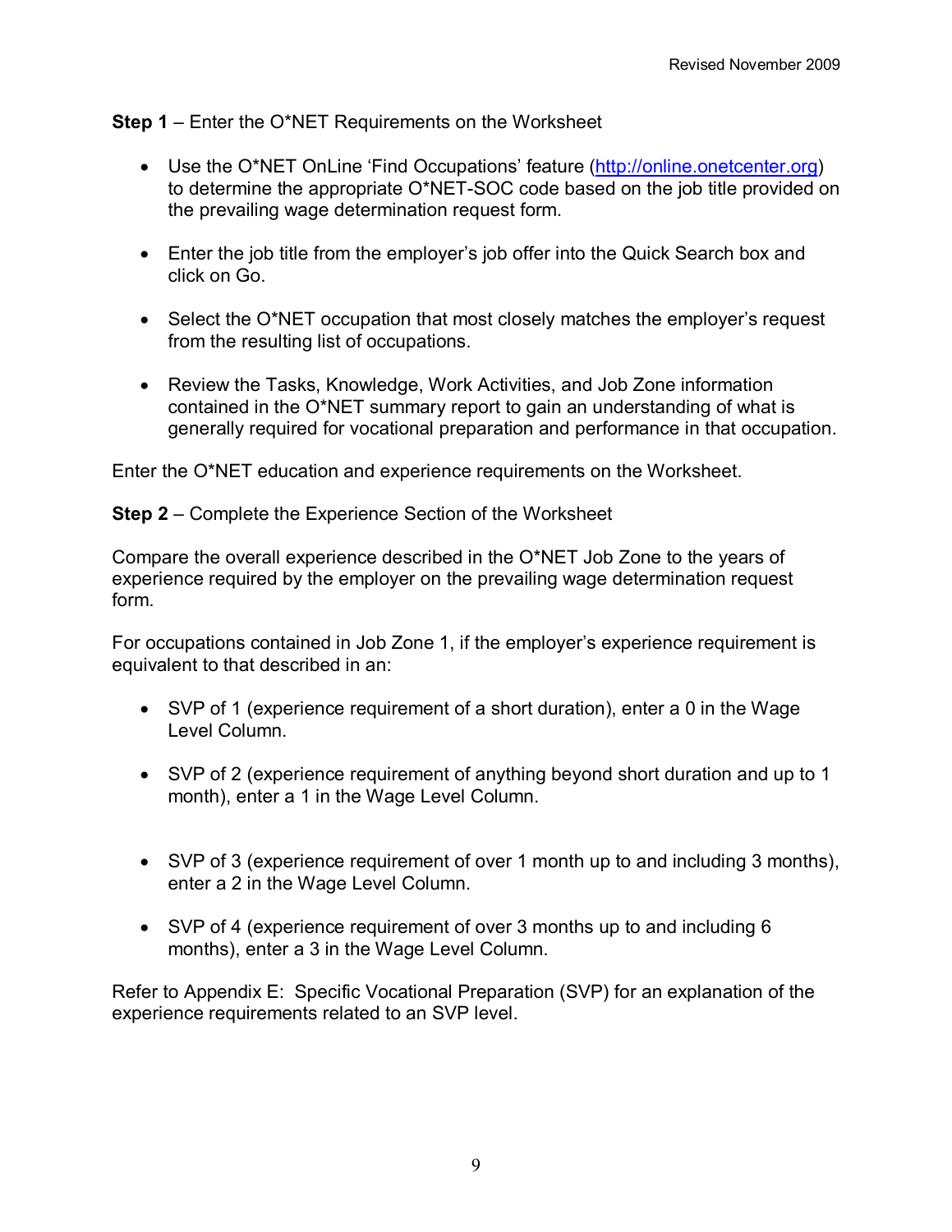For occupations in Job Zones 2 through 5, if the employer's experience requirement is:

- · At or below the level of experience and SVP range, make no entry in the Wage Level Column.
- In the low end of the experience and SVP range, enter a 1 in the Wage Level Column.
- In the high end of the experience and SVP range, enter a 2 in the Wage Level Column.
- · Greater than the experience and SVP range, enter a 3 in the Wage Level Column.

Points should be added for the amount of experience only if the required work experience is above the starting point of the O\*NET job zone range. *Education required for the job is addressed in Step 3 of the worksheet, and therefore the years of education required should not be considered in Step 2. However, if education is considered as an equivalent amount of experience in Step 2, it should not also be considered in Step 3.*

**Step 3** – Complete the Education Section of the Worksheet

Compare the education requirement generally required for an occupation to the education requirement in the employer's job offer.

Determine if the level required by the employer's job offer is greater than what is generally required.

Professional Occupations by O\*NET-SOC category and the related education and training category code are listed in Appendix A to the Preamble of the PERM regulations. The education and training categories assigned to those occupations shall be considered the usual education and training required when considering the education level for prevailing wage determinations. A listing of occupations designated as professional occupations and the related education and training category can be found in Appendix D of this document.

For professional occupations:

- · If the education required on the prevailing wage determination request form is equal to or less than the usual education contained in Appendix D, make no entry in the Wage Level Column.
- · If the education required on the prevailing wage determination request form is more than the usual education contained in Appendix D by one category, enter a 1 on the worksheet in the Wage Level Column.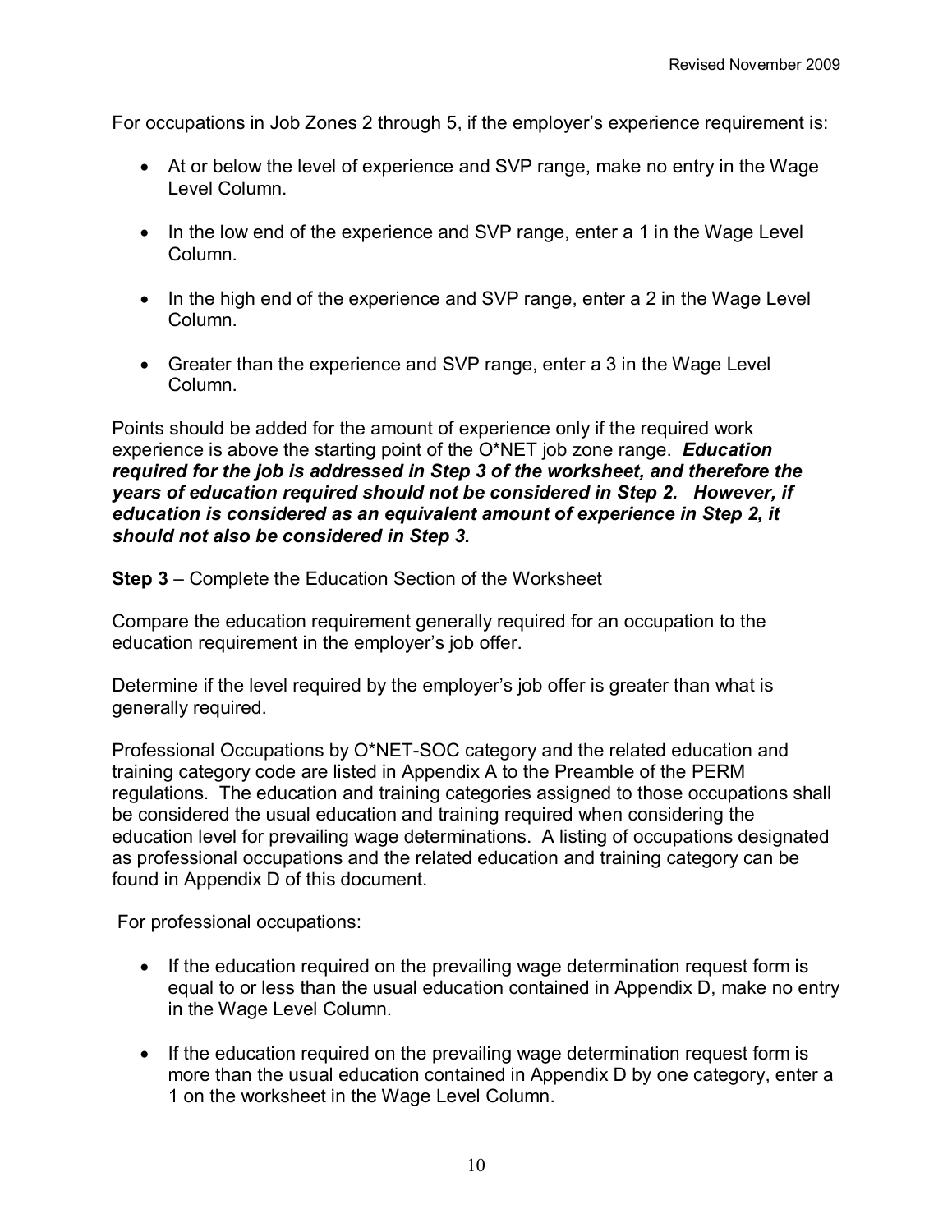· If the education required is more than the usual education contained in Appendix D by more than one category, enter a 2 on the worksheet in the Wage Level Column.

Example: If the occupation generally requires a Bachelor's degree and the employer's job offer requires a Master's degree, enter a 1; if the job offer requires a Ph.D., enter a 2.

For all other occupations, use the education level for what 'most of these occupations' require or 'these occupations usually require' described in the O\*NET Job Zone for that occupation.

- · If the education or training is equal to or less than what 'most occupations require' or the level that these occupations 'usually' require, make no entry in the Wage Level Column.
- · If the education or training is more than what 'most occupations require' or the level that these occupations 'usually' require, enter a 1 on the worksheet in the Wage Level Column.
- · If the education or training required on the prevailing wage determination request form is more than the level described by what 'some may require,' enter a 2 on the worksheet in the Wage Column.

## *Experience required for the job is addressed in Step 2 of the worksheet, and therefore the years of experience required should not be considered in Step 3.*

**Step 4** – Complete the Special Skills and Other Requirements Section of the Worksheet

- · Review the job title, job description (duties), and special requirements on the prevailing wage determination request form to identify the tasks, work activities, knowledge, and skills required. An employer's requirement for an occupational license and/or certification should be evaluated to determine if they are indicators of a requirement for special skills warranting the award of a point or points on the worksheet. They may not necessarily be such an indicator.
- · Make note of machines, equipment, tools, or computer software used. Consider how the employer's requirements compare to the O\*NET Tasks, Work Activities, Knowledge, and Job Zone Examples. Consider whether the employer's requirements indicate the need for skills beyond those of an entry-level worker.
- In situations where the employer's requirements are not listed in the O\*NET Tasks, Work Activities, Knowledge, and Job Zone Examples for the selected occupation, then the requirements should be evaluated to determine if they represent special skills. The requirement of a specific skill not listed in the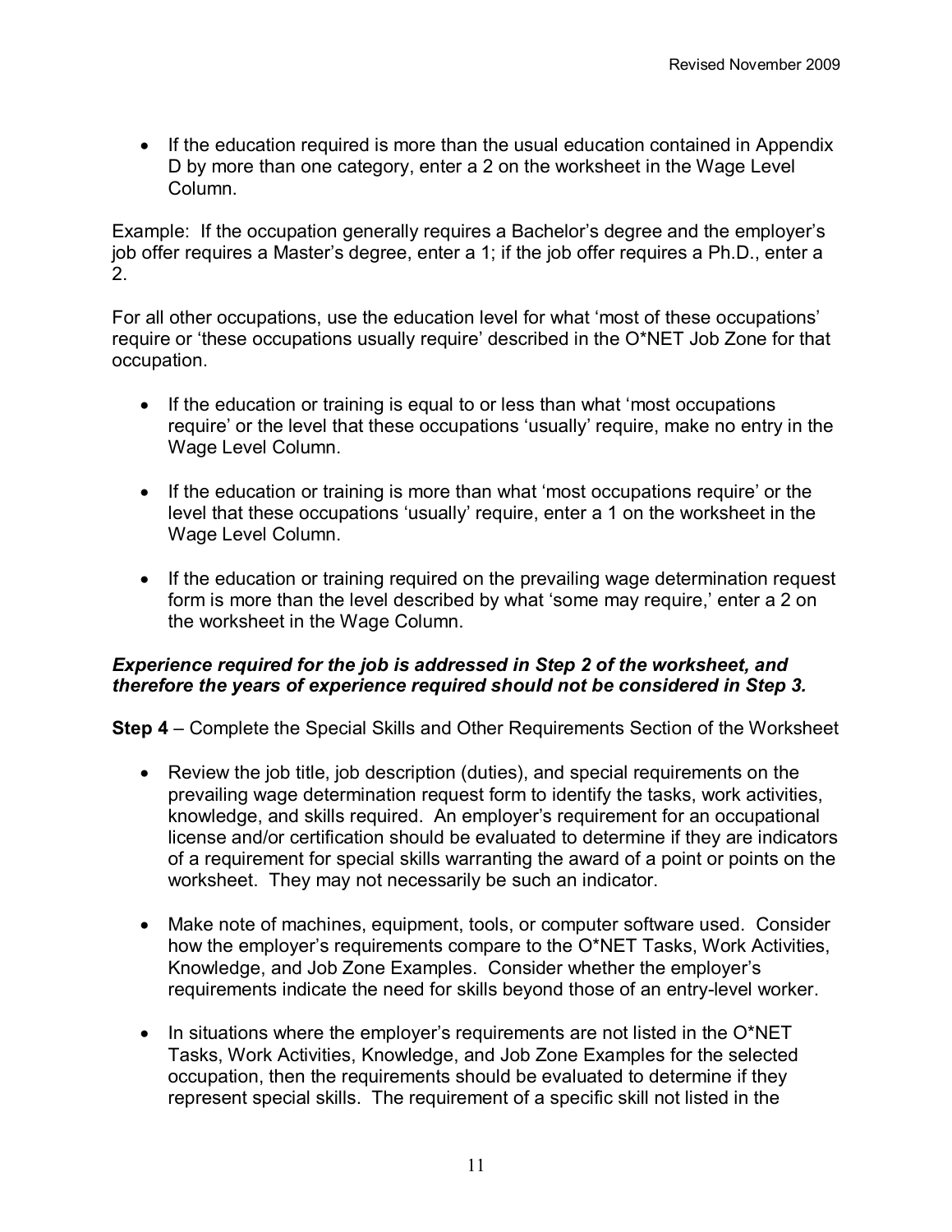O\*NET does not necessitate that a point be added. If the specific skills required for the job are generally encompassed by the O\*NET description for the position, no point should be added. However, if it is determined that the requirements are indicators of skills that are beyond those of an entry level worker, consider whether a point should be entered on the worksheet in the Wage Level Column.

**Note**: A language requirement other than English in an employer's job offer shall generally be considered a special skill for all occupations, with the exception of Foreign Language Teachers and Instructors, Interpreters, and Caption Writers, and a point should be entered on the worksheet.

It is recognized, however, that there may be circumstances where a foreign language is required for the job, but that requirement does not sufficiently increase the seniority and complexity of the position such that a point must be added for the foreign language requirement (e.g. Specialty Cooks).

- · If the employer's job opportunity requires the possession of a license or certification, the NPWHC must give careful consideration to the occupation in question and the education, training, and experience requirements of the license or certification to evaluate whether possession of a license or certification is an indicator that the offer of employment is for an experienced worker.
- · An employer's requirement for the possession of an occupational license or certification does not constitute a situation where a point must automatically be awarded. The NPWHC should look at the employer's job description and stated requirements to evaluate, along with other factors, whether the position is closely supervised, involves only moderately complex duties, and allows limited exercise of independent judgment. If the license or certification is a normal requirement to perform the job duties as an entry level worker, no point should be added on the worksheet in the Wage Column, e.g., attorney, teacher, registered nurse.
- · Some occupations have more than one license and the requirements of the license provide an indicator of the level of independent judgment and complexity of tasks required of the licensee, e.g., Journeyman Plumber or Master Plumber. The NPWHC must consider the education, training, and experience requirements of the license or certification to determine when points should be entered on the worksheet in the Wage Column.

If a substantial amount of work experience, education, or training is required to obtain a license or certification and this results in the total amount of necessary work experience being on the high end of the O\*NET job zone range, *a point could be added either in Step 2 for the work experience, or in Step 3 for the education or training, or in Step 4 for the license. A point or points should not be added in every step*.

.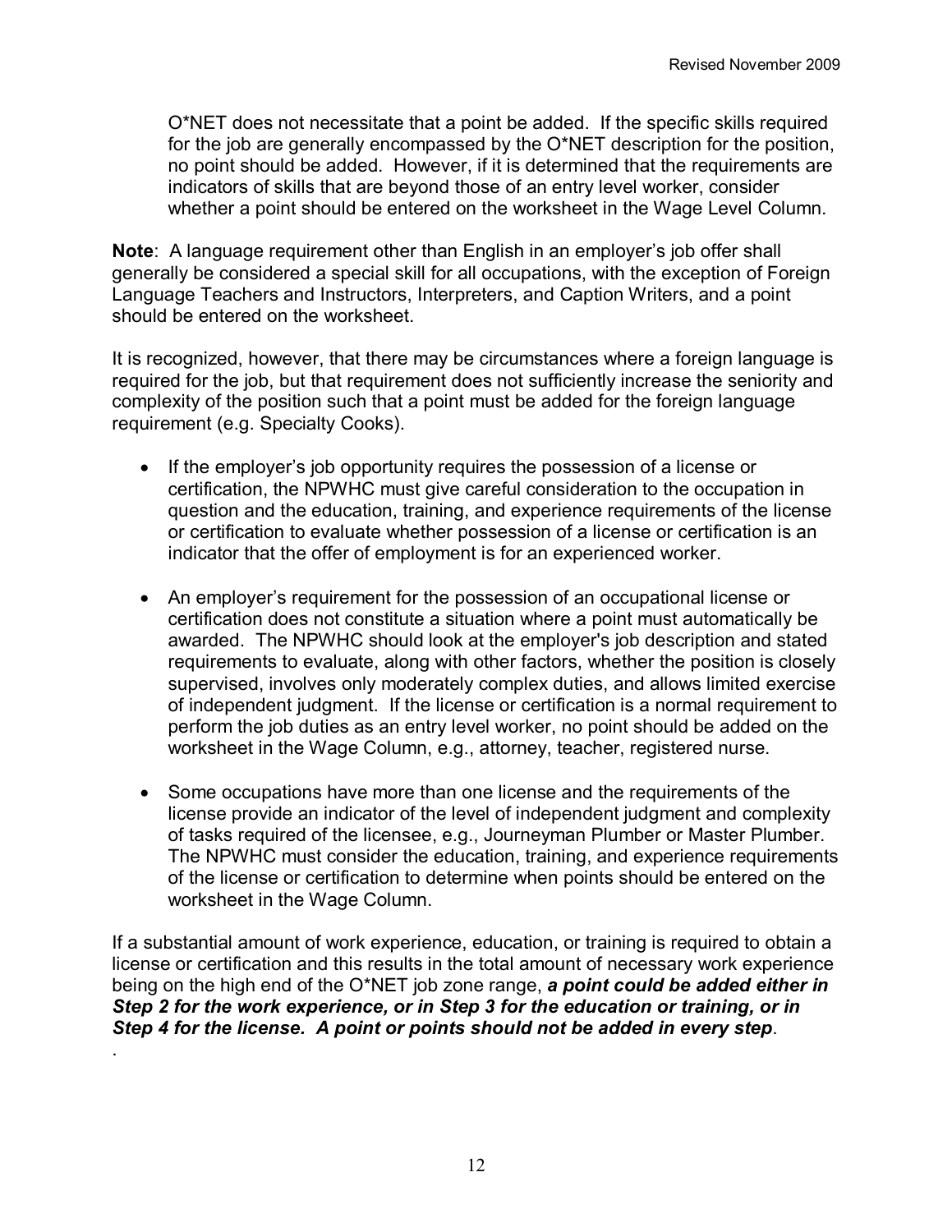## **Step 5** – Complete the Supervisory Duties Section of the Worksheet

- · Review the prevailing wage determination request form to determine the number or range of people to be supervised to determine if there is a supervisory requirement; and
- If the number is greater than 0, then enter a 1 on the worksheet in the Wage Level Column.

Exception: If supervision is a customary duty for the O\*NET occupation (e.g., First-line Supervisors/Managers occupations), do not enter a 1 on the worksheet in the Wage Level Column.

**Note**: Previous guidance suggested that an employer's job offer that included supervisory duties should be assigned the higher of the two previous wage levels. In this new guidance, an employer's job requirement for supervisory duties will not automatically warrant a determination of the highest wage level because the wages for supervisory occupations already account for the supervision of employees. The guidance contained above for evaluating education, experience, and skills required in an employer's job offer should be used to determine the appropriate wage level for supervisory occupations.

Determine the wage level by summing the numbers in the Wage Level Column of the worksheet. The sum total shall equal the wage for the prevailing wage determination. If the sum total is greater than 4, then the wage level shall be Level 4.

The process described above should not be implemented in an automated fashion. The NPWHC must exercise judgment when making prevailing wage determinations. The wage level should be commensurate with the complexity of tasks, independent judgment required, and amount of close supervision received as described in the employer's job opportunity.

### **3. Foreign Labor Certification Data Center On-line Wage Library**

Use the On-line Wage Library (OWL) found on the Foreign Labor Certification Data Center website [\(http://www.flcdatacenter.com/](http://www.flcdatacenter.com/) ) to select the prevailing wage for the occupation.

Use the OES Search Wizard to:

- $\bullet$  Select the state and geographic area from the drop-down lists.
- Select the occupation using the first  $6$  digits of the  $O*NET-SOC$  code, OR
- $\bullet$  Select the occupation from the drop-down list or enter the title in the key word search box.
- · Select a data year.
- · Select a data source.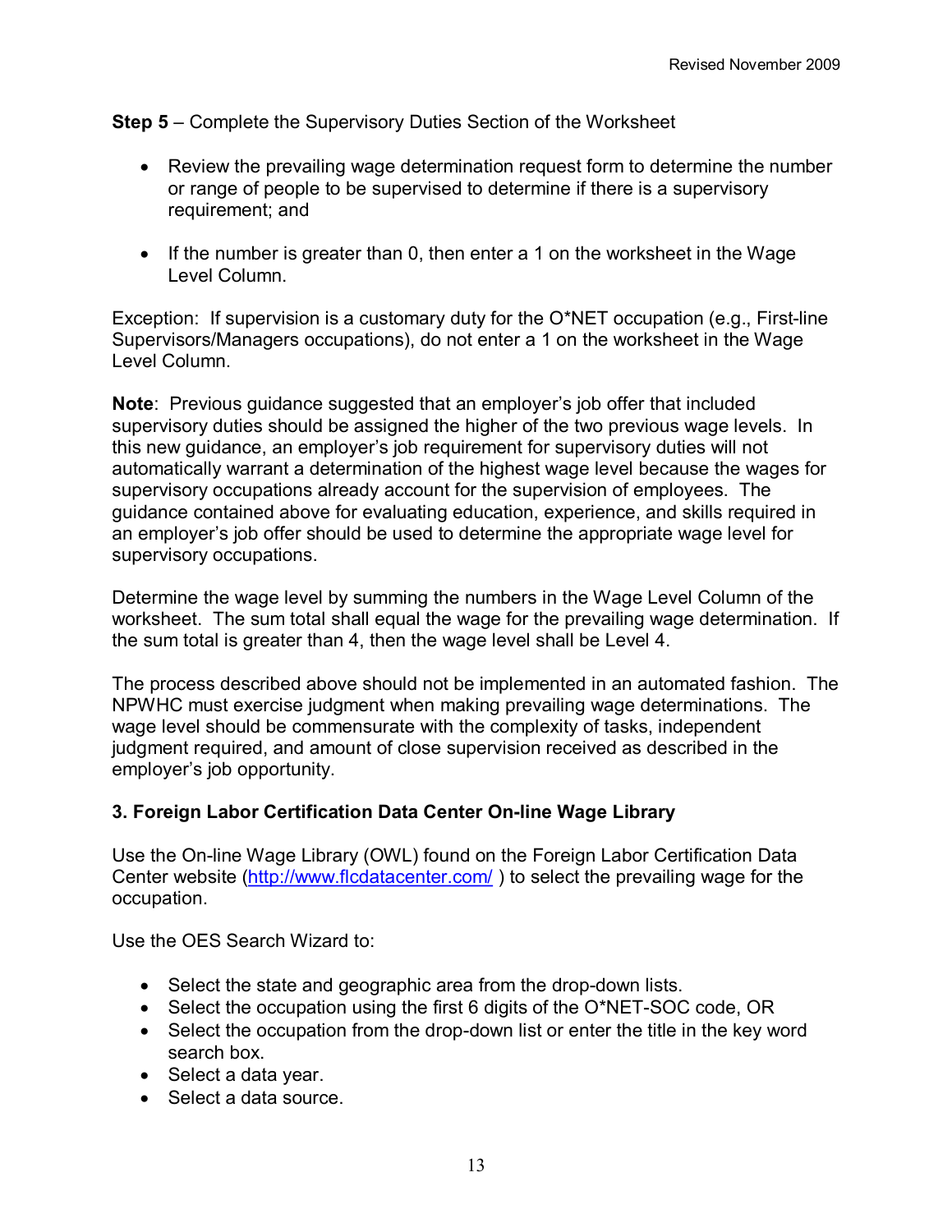• Click on search.

## **C. Wage Determinations Using Employer-Provided Wage Surveys**

If the job opportunity is in an occupation not covered by a collective bargaining agreement, the NPWHC shall also consider wage data that has been furnished by the employer; i.e*.*, wage data contained in a published wage survey that has been provided by the employer, or wage data contained in a survey that has been conducted or funded by the employer. The employer can elect to use a current wage determination in the area of intended employment under the Davis-Bacon or McNamara-O'Hara Service Contract Acts. An employer survey can be submitted either initially or after the NPWHC issues a prevailing wage determination. If the employer provides a wage survey after the NPWHC makes a prevailing wage determination, the new wage data from the employer-provided survey shall be considered a new prevailing wage request.

The use of such employer-provided wage data is an employer option. However, in each case where the employer submits wage data for consideration, it will be incumbent upon the employer to make a written showing that the survey or other wage data meet the criteria outlined below. The employer must provide the NPWHC with enough information about the survey methodology (e.g., sample size and source, sample selection procedures, survey job descriptions) to allow the NPWHC to make a determination with regard to the adequacy of the data provided and the validity of the statistical methodology used in conducting the survey.

## **Criteria for Employer-Provided Surveys**

(1) The survey must be recent.

If the employer submits a published survey, that survey must:

- have been published within 24 months of the date of submission of the prevailing wage request;
- be the most current edition of the survey; and
- · be based on data collected within 24 months of the date of the publication of the survey.

If the employer submits a survey conducted by the employer, the survey must be based on data collected within 24 months of the date of submission of the prevailing wage request.

(2) The wage data submitted by the employer must reflect the area of intended employment.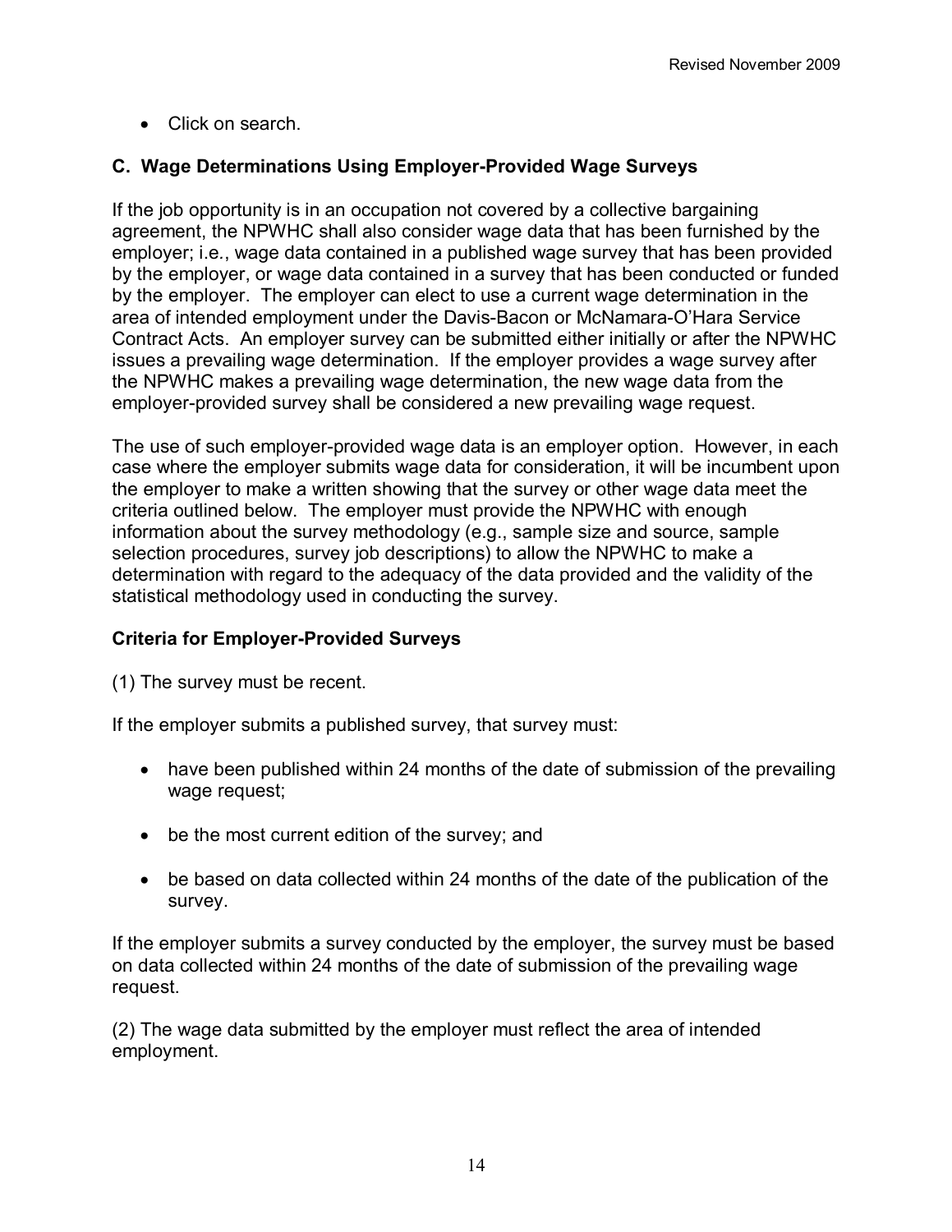*Area of intended employment* means the area within normal commuting distance of the place (address) of intended employment.

- If the place of intended employment is within a Metropolitan Statistical Area (MSA) or Primary Metropolitan Statistical Area (PMSA), any place within the MSA or PMSA is deemed to be within the normal commuting distance of the place of intended employment.
- · All locations within a Consolidated Metropolitan Statistical Area (CMSA) will not automatically be deemed to be within normal commuting distances for prevailing wage purposes.
- The borders of PMSAs, MSAs, or CMSAs are not controlling in the identification of the normal commuting area; an employer location just outside of the PMSA, MSA, or CMSA boundary may still be considered within normal commuting distance.

The terminology CMSAs and PMSAs are being replaced by the Office of Management and Budget (OMB); however, ETA will continue to recognize the use of these area concepts as well as their replacements.

(3) The job description applicable to wage data submitted by the employer must be adequate to determine that the data represents workers who are similarly employed. *Similarly employed* means jobs requiring substantially similar levels of skills. (4) The wage data must have been collected across industries that employ workers in the occupation.

(5) The prevailing wage determination should be based on the arithmetic mean (weighted average) of wages for workers that are similarly employed in the area of intended employment. If the survey provides a median wage of workers similarly employed in the area of intended employment and does not provide an arithmetic mean, the median wage shall be used as the basis for making a prevailing wage determination.

(6) In all cases where an employer provides the NPWHC with wage data for which it seeks acceptance, the employer must include the methodology used for the survey to show that it is reasonable and consistent with recognized statistical standards and principles in producing a prevailing wage (e.g*.*, contains a representative sample), including its adherence to these standards for the acceptability of employer-provided wage data. It is important to note that a prevailing wage determination based upon the acceptance of employer-provided wage data for the specific job opportunity at issue does not supersede the OES wage rate for subsequent requests for prevailing wage data in that occupation.

Information from employers that consists merely of speculation, subjective impressions, or pleas that it cannot afford to pay the prevailing wage rate determined by the NPWHC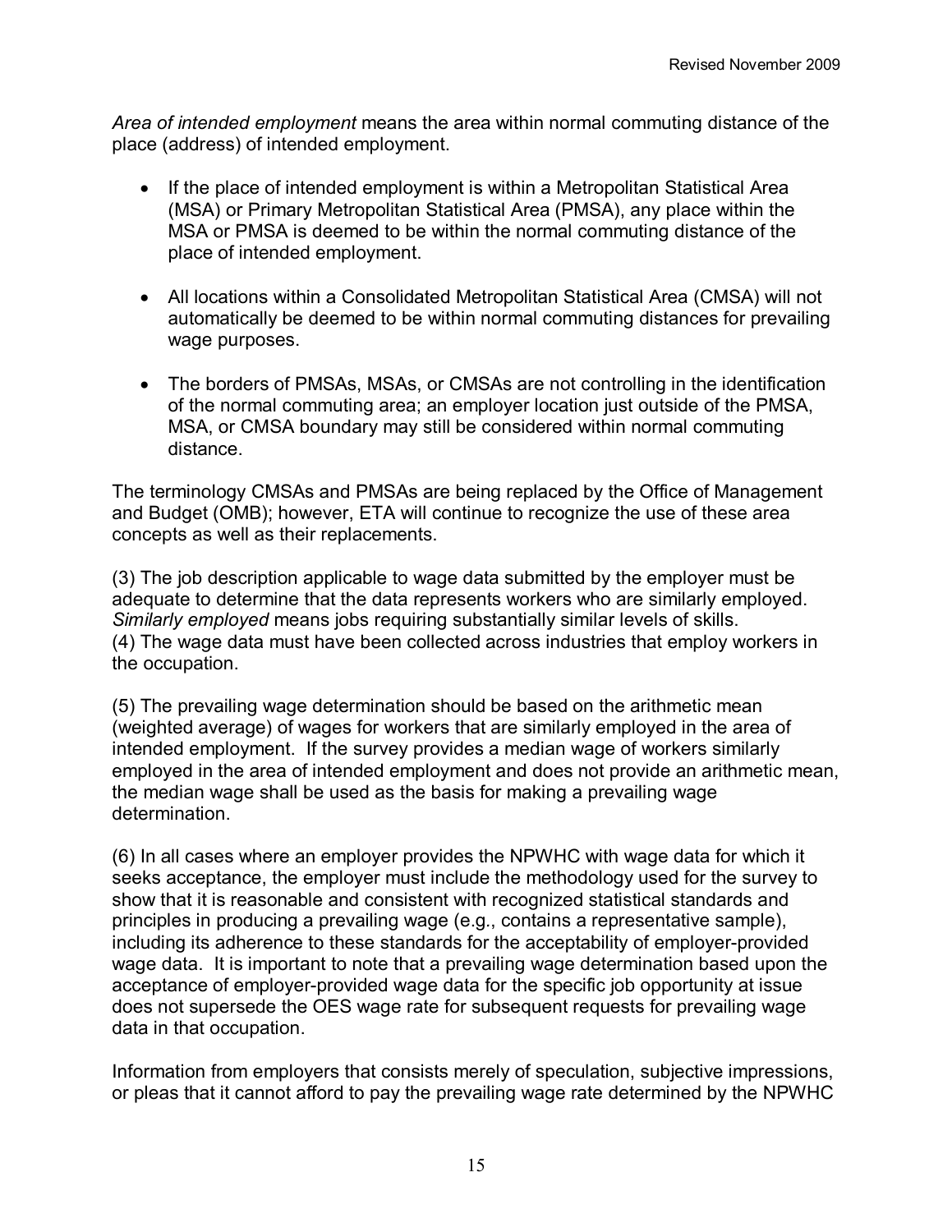will not be taken into consideration in making a wage determination. If the NPWHC does not find the employer-provided wage survey acceptable, the NPWHC must notify the employer in writing and include the reasons the survey was not found to be acceptable. Upon receiving this determination, the employer may provide supplemental information, file a new request, or appeal the determination.

In issuing wage determinations, the NPWHC may be required to convert an hourly rate to a weekly, monthly, or annual rate, or to convert a weekly, monthly, or annual rate to an hourly rate. As a matter of policy, such conversions shall be based on 2,080 hours of work in a year.

Factors relating to the nature of the employer, such as whether the employer is public or private, for profit or nonprofit, large or small, charitable, a religious institution, a job contractor, or a struggling or prosperous firm, do not bear in a significant way on the skills and knowledge levels required and, therefore, are not relevant to determining the prevailing wage for an occupation under the regulations at 20 CFR 655.10 and 20 CFR 656.40. As noted above, the relevant factors are the job, the geographic locality of the job, and the level of skill required to perform independently on the job.

# **III. Procedures**

# **A. Filing**

Employers must request and receive the determination of the prevailing wage from the NPWHC. The NPWHC shall enter its wage determination on the ETA Form 9141 return the form to the employer. To enable NPWHC to provide employers or their representatives accurate wage determinations that take into account the employer's particular job and its requirements, all requests for and responses to wage determinations will be in writing. If the employer does not present sufficient information with its request – the particulars of the job offer or sufficient information about employerprovided wage data – the NPWHC shall request such additional information from the employer as may be necessary to make the determination.

# **B. NPWHC Response**

The NPWHC responses shall state the specific wage rate applicable to the employer's job opportunity and indicate the source of such information. The response shall also specify the dates the prevailing wage is valid – the validity period begin and end dates.

It is important to note that §655.10 and 656.40 provide that a prevailing wage determination for labor certification purposes shall not permit an employer to pay a wage lower than that required under any other Federal, state, or local law. For example, if the wage rate in the OES or employer-provided survey is lower than the Federal, state, or local minimum wage, the response to the employer's request should indicate that the employer must offer and pay at least the minimum wage provided by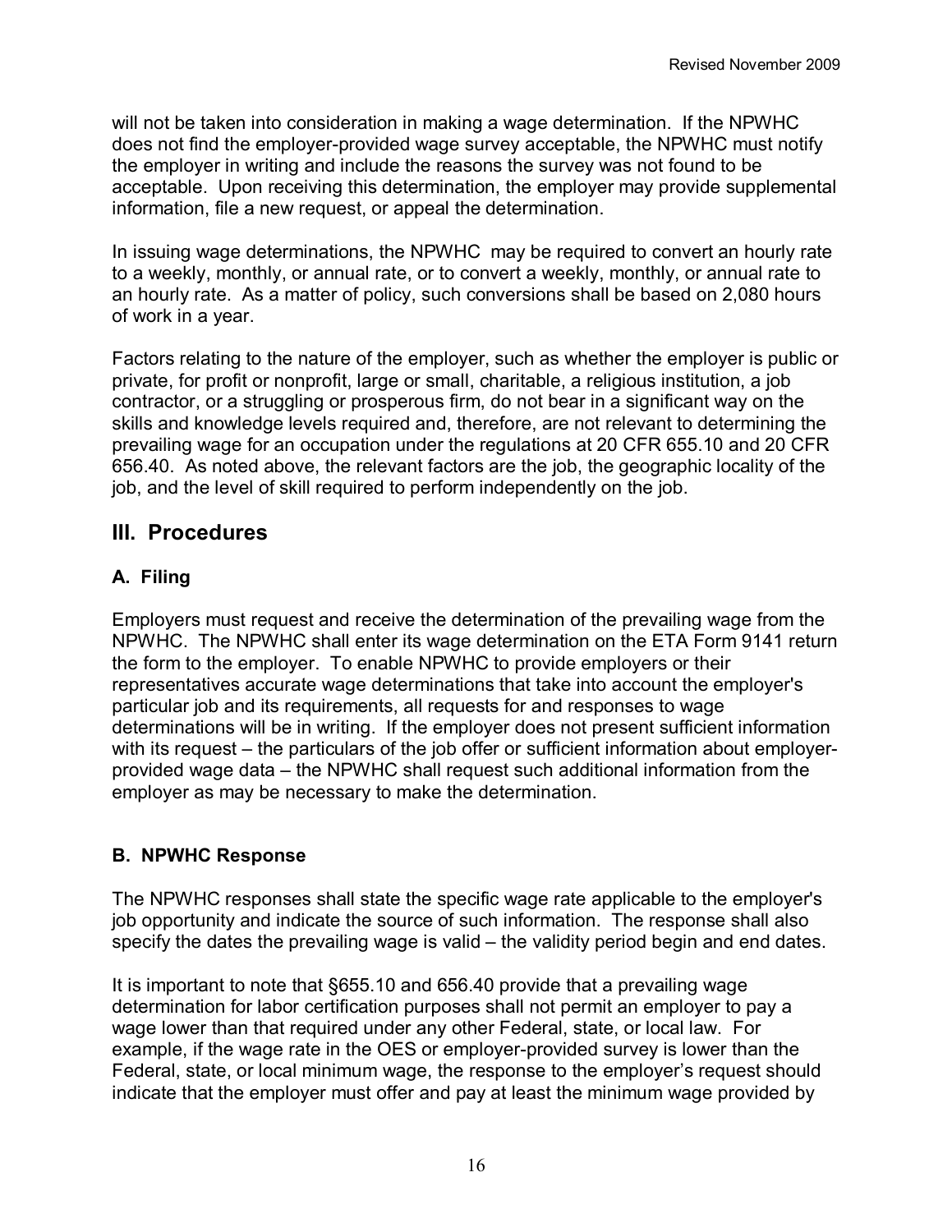Federal, state, or local law, whichever is higher. Since the OES wage data or data in an employer-provided survey are collected in the year or years prior to the data being available to the NPWHC, this may occur in some instances.

## **C. NPWHC Responsibilities**

It is incumbent upon NPWHC to organize the prevailing wage function and establish controls that will enable them to provide information regarding a particular prevailing wage determination, to answer questions if it is required in an enforcement action conducted by the Department of Labor, and to provide information to the certifying officer to be used before the Board of Alien Labor Certification Appeals. Requests from employers for wage determinations shall be filed in writing with the organizational subcomponent of the NPWHC responsible for alien labor certification prevailing wage determinations. Only that component should respond to requests for wage information for immigration purposes. A dated copy of the prevailing wage determination provided to the employer should be maintained by the NPWHC for two years. The relevant portions of an employer-provided survey must also be maintained with the determination for the requisite period.

# **IV. Challenges to Prevailing Wage Determinations**

The employer has the option of requesting a redetermination from the CO who issued the determination by submitting supplemental documentation under 655.10(g) or 656.40(h).

The employer may challenge the CO's PWD by requesting review by the Center Director under 655.11(a) or 656.41(a).

The employer may appeal the Center Director's determination by requesting review by the Board of Alien Labor Certification Appeals under 655.11(e) or 656.41(d).

The NPWHC must administer the above requests in accordance with the specific provisions of the appropriate regulation.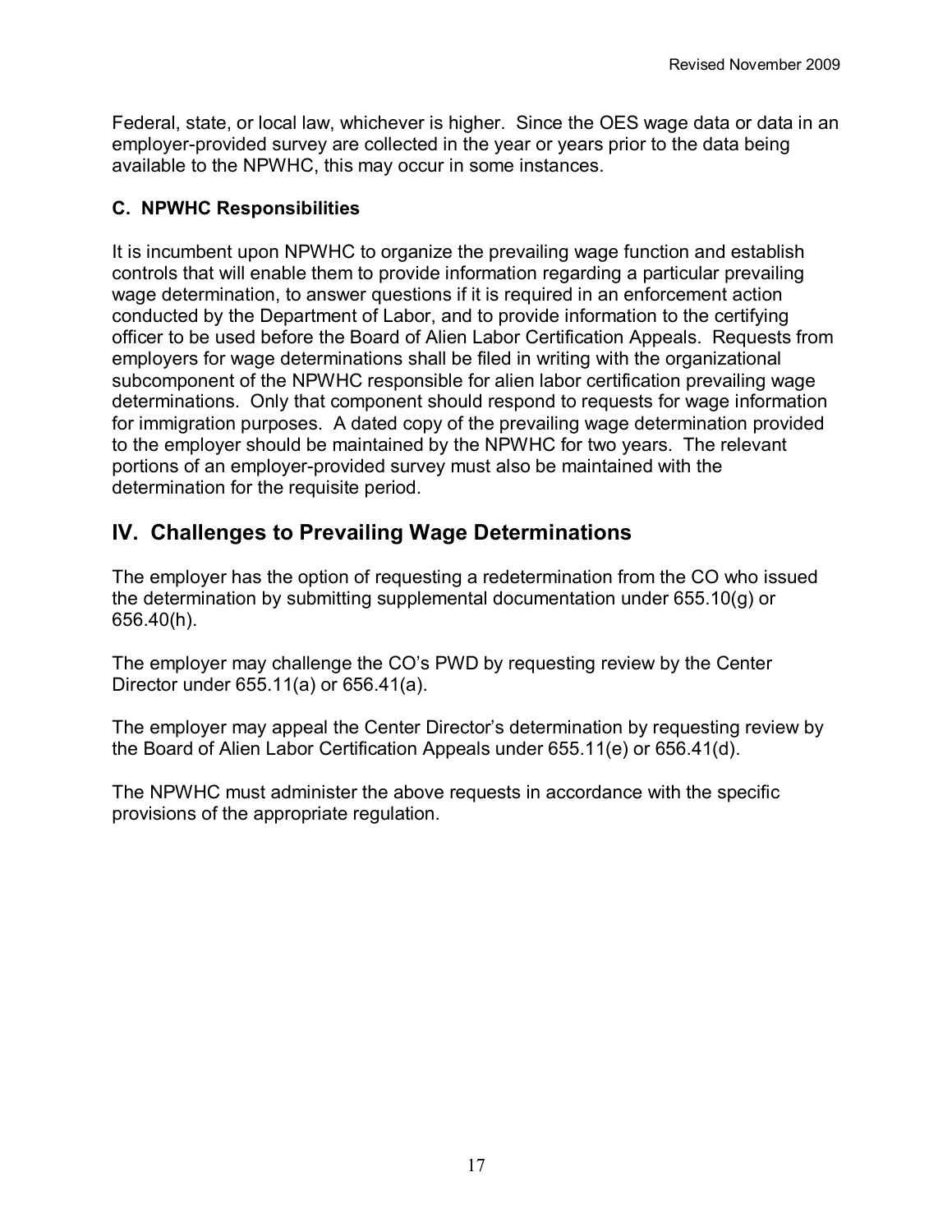## **Appendix A: OES Prevailing Wage Guidance**

All employer applications for a prevailing wage determination shall initially be considered an entry level or Level I wage. The employer's requirements for experience, education, training, and special skills shall be compared to those generally required for an occupation as described in O\*NET and shall be used as indicators that the job opportunity is for an experienced (Level II), qualified (Level III), or fully competent (Level IV) worker and warrants a prevailing wage determination at a higher wage level.

All prevailing wage determinations start with a Level I determination; therefore, the check sheet and worksheet have a 1 entered in the Wage Level Column.

**Step 1** – Enter the O\*NET Requirements on the Worksheet

- · Use the O\*NET OnLine 'Find Occupations' feature ([http://online.onetcenter.org](http://online.onetcenter.org/)) to determine the appropriate O\*NET-SOC code based on the job title provided on the prevailing wage determination request form.
- Enter the job title from the employer's job offer into the Quick Search box and click on Go.
- Select the O\*NET occupation that most closely matches the employer's request from the resulting list of occupations.
- · Review the Tasks, Knowledge, Work Activities, and Job Zone information contained in the O\*NET summary report to gain an understanding of what is generally required for vocational preparation and performance in that occupation.

Enter the O\*NET education and experience requirements on the Worksheet.

**Step 2** – Complete the Experience Section of the Worksheet

Compare the overall experience described in the O\*NET Job Zone to the years of experience required by the employer on the prevailing wage determination request form.

For occupations contained in Job Zone 1, if the employer's experience requirement is equivalent to that described in an:

- · SVP of 1 (experience requirement of a short duration), enter a 0 in the Wage Level Column.
- · SVP of 2 (experience requirement of anything beyond short duration and up to 1 month), enter a 1 in the Wage Level Column.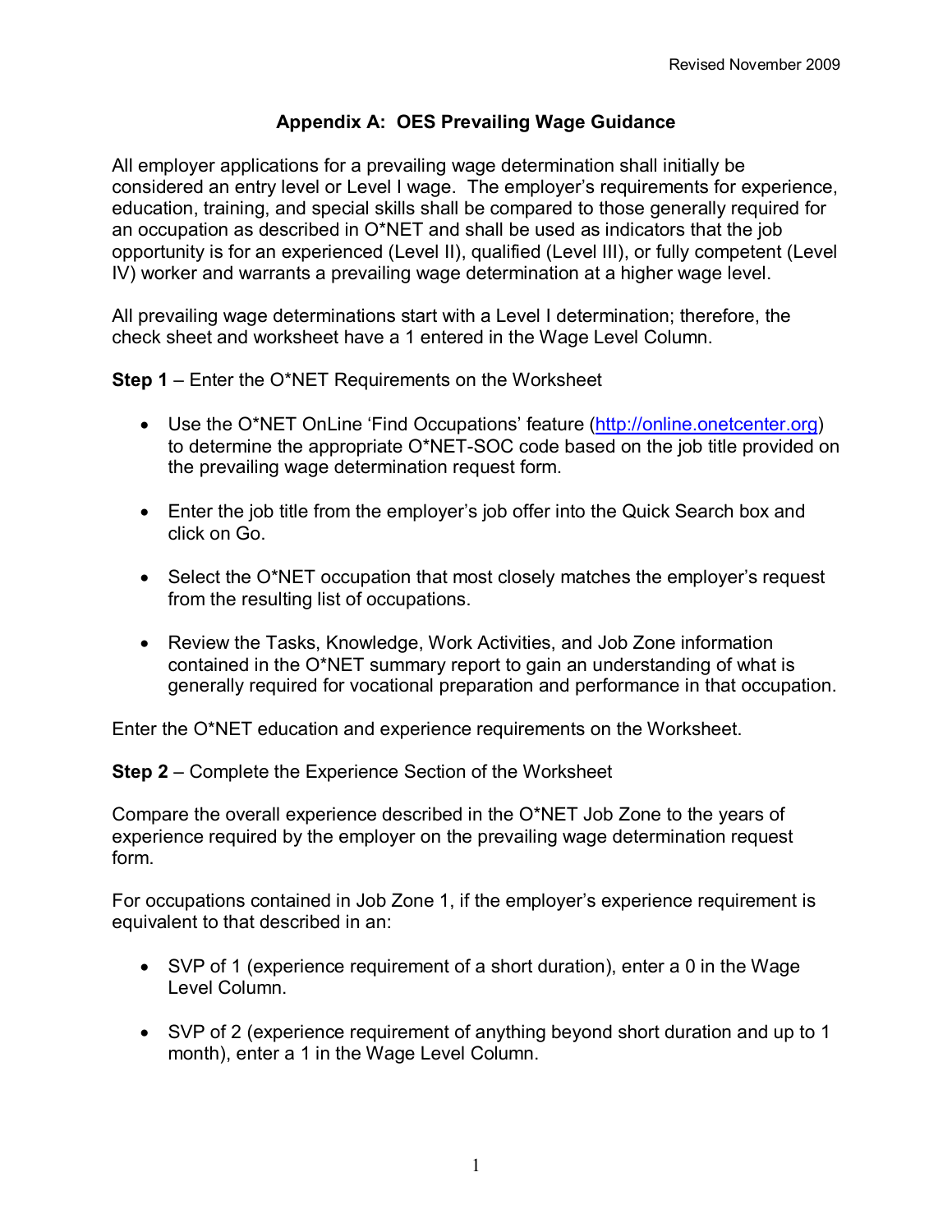- · SVP of 3 (experience requirement of over 1 month up to and including 3 months), enter a 2 in the Wage Level Column.
- SVP of 4 (experience requirement of over 3 months up to and including 6 months), enter a 3 in the Wage Level Column.

Refer to Appendix E: Specific Vocational Preparation (SVP) for an explanation of the experience requirements related to an SVP level.

For occupations in Job Zones 2 through 5, if the employer's experience requirement is:

- · At or below the level of experience and SVP range, make no entry in the Wage Level Column.
- In the low end of the experience and SVP range, enter a 1 in the Wage Level Column.
- In the high end of the experience and SVP range, enter a 2 in the Wage Level Column.
- · Greater than the experience and SVP range, enter a 3 in the Wage Level Column.

Points should be added for the amount of experience only if the required work experience is above the starting point of the O\*NET job zone range. *Education required for the job is addressed in Step 3 of the worksheet, and therefore the years of education required should not be considered in Step 2. However, if education is considered as an equivalent amount of experience in Step 2, it should not also be considered in Step 3.*

**Step 3** – Complete the Education Section of the Worksheet

Compare the education requirement generally required for an occupation to the education requirement in the employer's job offer.

Determine if the level required by the employer's job offer is greater than what is generally required.

Professional Occupations by O\*NET-SOC category and the related education and training category code are listed in Appendix A to the Preamble of the PERM regulations. The education and training categories assigned to those occupations shall be considered the usual education and training required when considering the education level for prevailing wage determinations. A listing of occupations designated as professional occupations and the related education and training category can be found in Appendix D of this document.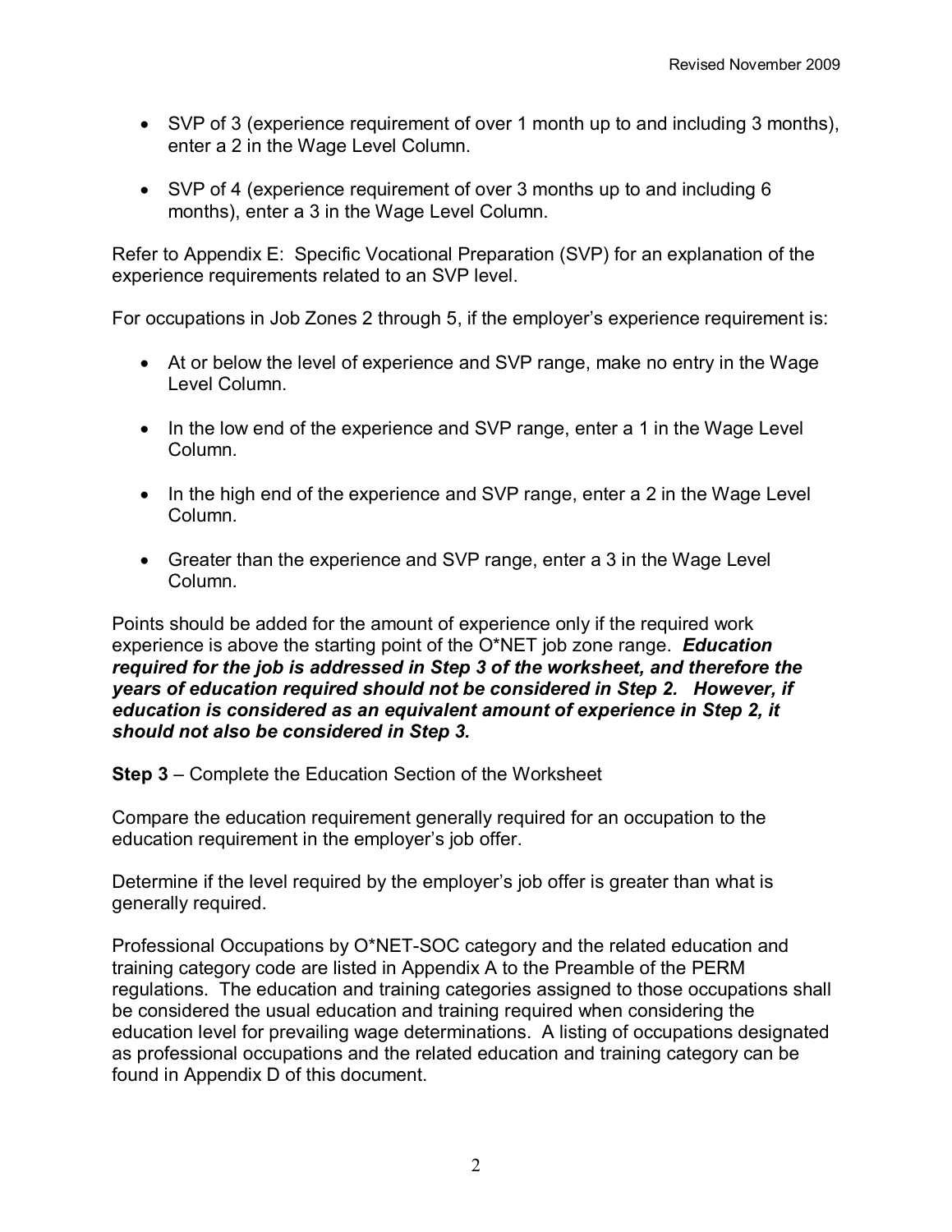For professional occupations:

- · If the education required on the prevailing wage determination request form is equal to or less than the usual education contained in Appendix D, make no entry in the Wage Level Column.
- · If the education required on the prevailing wage determination request form is more than the usual education contained in Appendix D by one category, enter a 1 on the worksheet in the Wage Level Column.
- · If the education required is more than the usual education contained in Appendix D by more than one category, enter a 2 on the worksheet in the Wage Level Column.

Example: If the occupation generally requires a Bachelor's degree and the employer's job offer requires a Master's degree, enter a 1; if the job offer requires a Ph.D., enter a 2.

For all other occupations, use the education level for what 'most of these occupations' require or 'these occupations usually require' described in the O\*NET Job Zone for that occupation.

- · If the education or training is equal to or less than what 'most occupations require' or the level that these occupations 'usually' require, make no entry in the Wage Level Column.
- · If the education or training is more than what 'most occupations require' or the level that these occupations 'usually' require, enter a 1 on the worksheet in the Wage Level Column.
- · If the education or training required on the prevailing wage determination request form is more than the level described by what 'some may require,' enter a 2 on the worksheet in the Wage Column.

## *Experience required for the job is addressed in Step 2 of the worksheet, and therefore the years of experience required should not be considered in Step 3.*

**Step 4** – Complete the Special Skills and Other Requirements Section of the Worksheet

· Review the job title, job description (duties), and special requirements on the prevailing wage determination request form to identify the tasks, work activities, knowledge, and skills required. An employer's requirement for an occupational license and/or certification should be evaluated to determine if they are indicators of a requirement for special skills warranting the award of a point or points on the worksheet. They may not necessarily be such an indicator.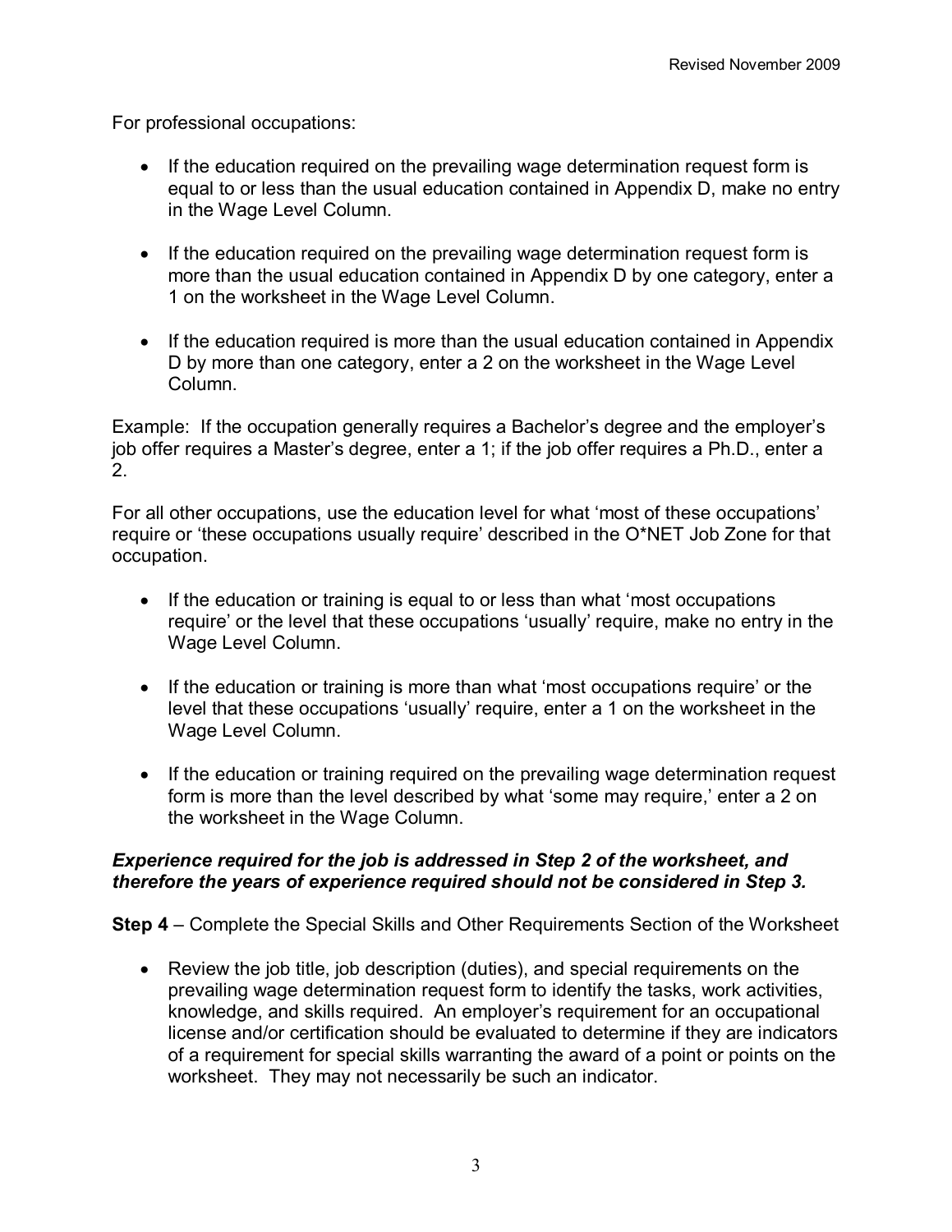- · Make note of machines, equipment, tools, or computer software used. Consider how the employer's requirements compare to the O\*NET Tasks, Work Activities, Knowledge, and Job Zone Examples. Consider whether the employer's requirements indicate the need for skills beyond those of an entry-level worker.
- In situations where the employer's requirements are not listed in the O\*NET Tasks, Work Activities, Knowledge, and Job Zone Examples for the selected occupation, then the requirements should be evaluated to determine if they represent special skills. The requirement of a specific skill not listed in the O\*NET does not necessitate that a point be added. If the specific skills required for the job are generally encompassed by the O\*NET description for the position, no point should be added. However, if it is determined that the requirements are indicators of skills that are beyond those of an entry level worker, consider whether a point should be entered on the worksheet in the Wage Level Column.

**Note**: A language requirement other than English in an employer's job offer shall generally be considered a special skill for all occupations, with the exception of Foreign Language Teachers and Instructors, Interpreters, and Caption Writers, and a point should be entered on the worksheet.

It is recognized, however, that there may be circumstances where a foreign language is required for the job, but that requirement does not sufficiently increase the seniority and complexity of the position such that a point must be added for the foreign language requirement (e.g. Specialty Cooks).

- · If the employer's job opportunity requires the possession of a license or certification, the NPWHC must give careful consideration to the occupation in question and the education, training, and experience requirements of the license or certification to evaluate whether possession of a license or certification is an indicator that the offer of employment is for an experienced worker.
- · An employer's requirement for the possession of an occupational license or certification does not constitute a situation where a point must automatically be awarded. The NPWHC should look at the employer's job description and stated requirements to evaluate, along with other factors, whether the position is closely supervised, involves only moderately complex duties, and allows limited exercise of independent judgment. If the license or certification is a normal requirement to perform the job duties as an entry level worker, no point should be added on the worksheet in the Wage Column, e.g., attorney, teacher, registered nurse.
- · Some occupations have more than one license and the requirements of the license provide an indicator of the level of independent judgment and complexity of tasks required of the licensee, e.g. Journeyman Plumber or Master Plumber. The NPWHC must consider the education, training and experience requirements of the license or certification to determine when points should be entered on the worksheet in the Wage Column.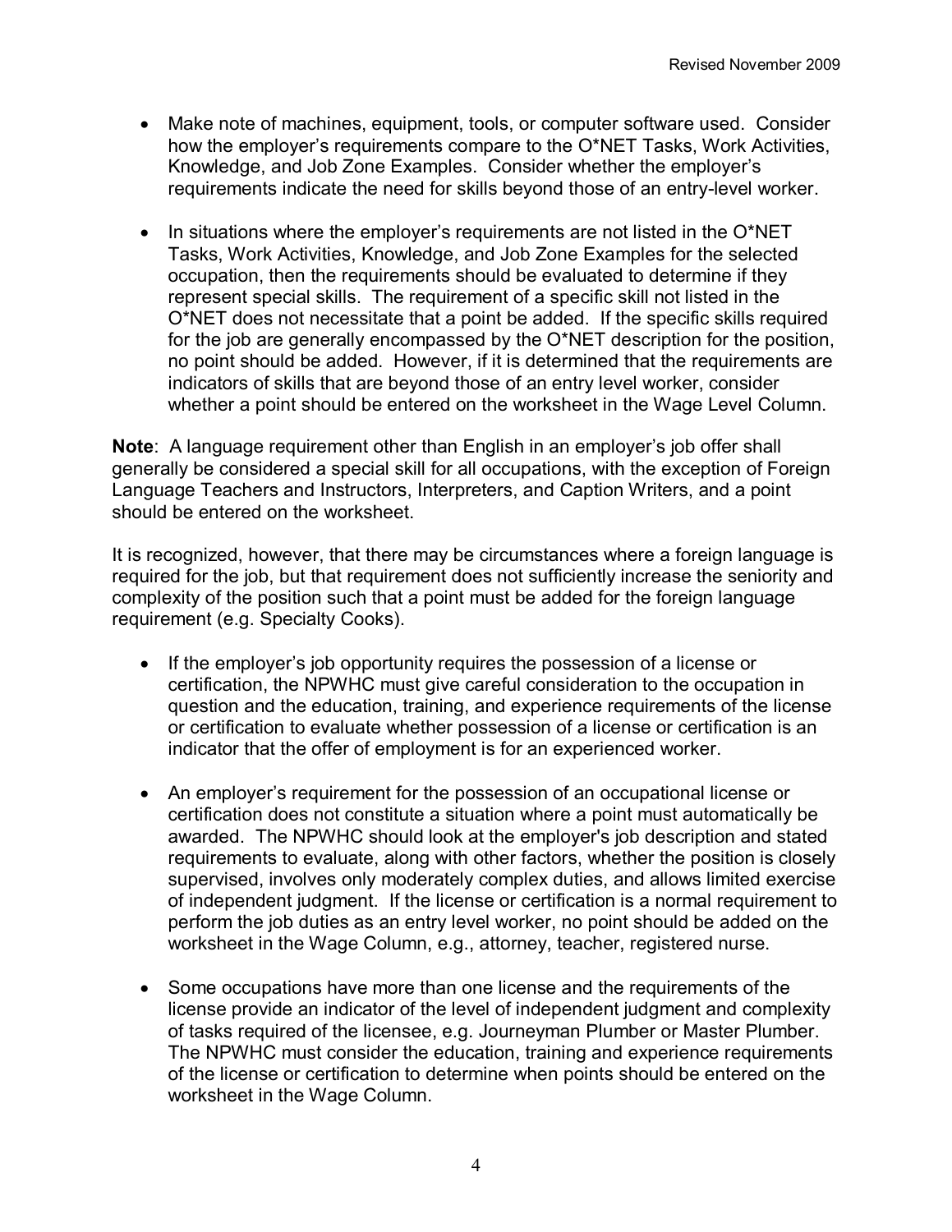If a substantial amount of work experience, education or training is required to obtain a license or certification and this results in the total amount of necessary work experience being on the high end of the O\*NET job zone range, *a point could be added either in Step 2 for the work experience, or Step 3 for the education or training, or in Step 4 for the license. A point or points should not be added in every step*.

.**Step 5** – Complete the Supervisory Duties Section of the Worksheet

- · Review the prevailing wage determination request form to determine the number or range of people to be supervised to determine if there is a supervisory requirement; and
- · If the number is greater than 0, then enter a 1 on the worksheet in the Wage Level Column.

Exception: If supervision is a customary duty for the O\*NET occupation (e.g., First-line Supervisors/Managers occupations), do not enter a 1 on the worksheet in the Wage Level Column.

**Note**: Previous guidance suggested that an employer's job offer that included supervisory duties should be assigned the higher of the two previous wage levels. In this new guidance, an employer's job requirement for supervisory duties will not automatically warrant a determination of the highest wage level because the wages for supervisory occupations already account for the supervision of employees. The guidance contained above for evaluating education, experience, and skills required in an employer's job offer should be used to determine the appropriate wage level for supervisory occupations.

Determine the wage level by summing the numbers in the Wage Level Column of the worksheet. The sum total shall equal the wage for the prevailing wage determination. If the sum total is greater than 4, then the wage level shall be Level 4.

The process described above should not be implemented in an automated fashion. The NPWHC must exercise judgment when making prevailing wage determinations. The wage level should be commensurate with the complexity of tasks, independent judgment required, and amount of close supervision received as described in the employer's job opportunity.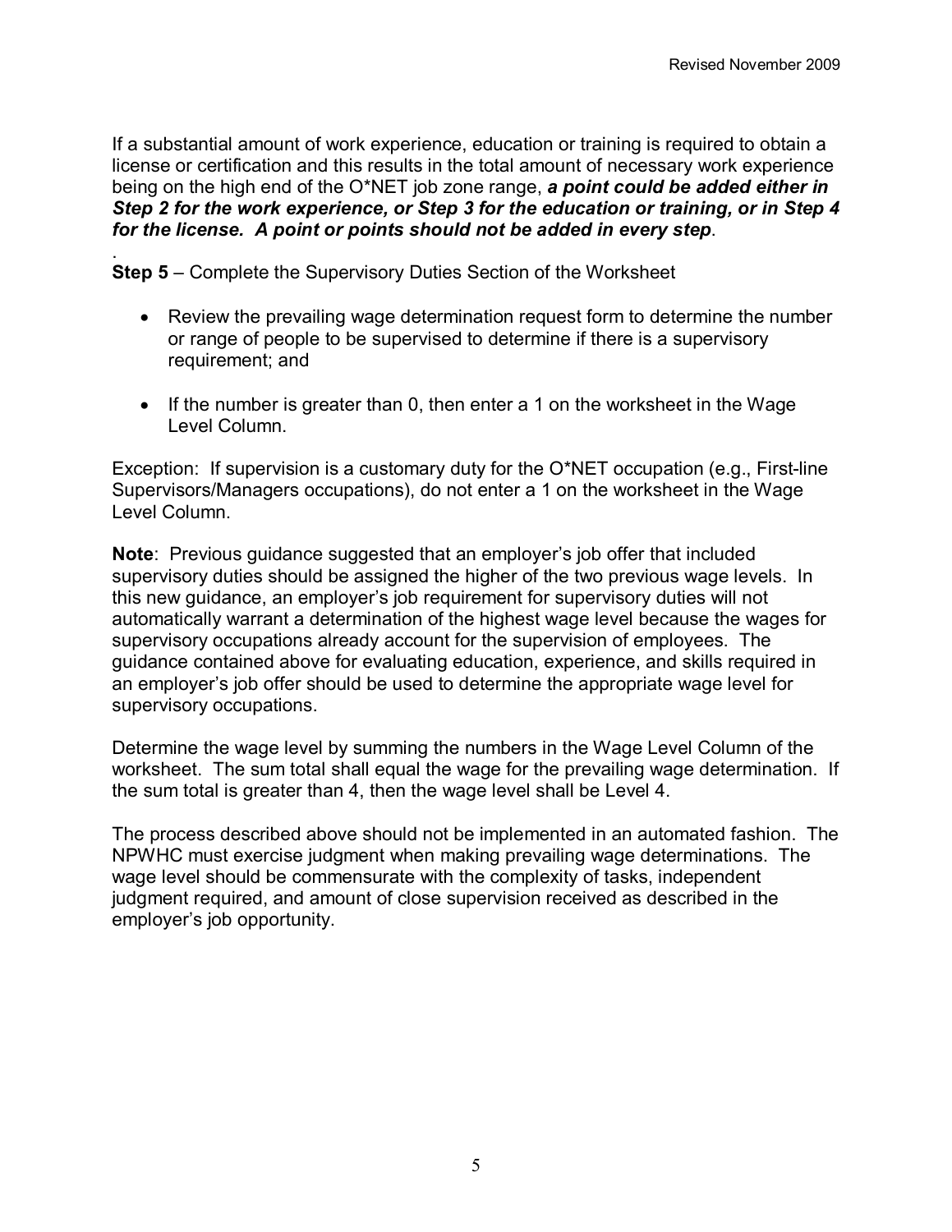| <b>Indicator</b>                    | <b>Job Offer</b><br><b>Requirements</b>                                                                                                        | O*NET-Usual<br><b>Requirements</b>                                                                                                        | <b>Instruction</b>                                                                                                                                                                                                            | <b>Wage</b><br>Level |
|-------------------------------------|------------------------------------------------------------------------------------------------------------------------------------------------|-------------------------------------------------------------------------------------------------------------------------------------------|-------------------------------------------------------------------------------------------------------------------------------------------------------------------------------------------------------------------------------|----------------------|
|                                     |                                                                                                                                                |                                                                                                                                           |                                                                                                                                                                                                                               | <b>Result</b>        |
| Step 1.<br>Requirements             |                                                                                                                                                |                                                                                                                                           |                                                                                                                                                                                                                               | 1                    |
| Step 2.<br>Experience               | Enter the<br>years of<br>experience<br>required by<br>the employer.                                                                            | Job Zone<br>(overall<br>experience,<br>job training)                                                                                      | If the years of<br>required experience<br>in the job order are<br>greater than the low<br>end of the O*NET<br>usual requirements,<br>enter 1, 2, or 3.                                                                        |                      |
| Step 3.<br>Education                | Enter the<br>education or<br>training<br>required by<br>the employer.                                                                          | Professional<br>Occupations<br>Appendix D<br>Other<br>occupations -<br>Job Zone<br>(overall<br>experience,<br>job training,<br>education) | If the years of<br>required education<br>in the job order are<br>greater than the<br>Categories for<br>Professional<br>Occupations OR<br>O*NET usual<br>requirements for<br>non-professional<br>occupations, enter 1<br>or 2. |                      |
| Step 4.<br>Special Skills (Y/N)     | Note special<br>requirements<br>from the job<br>description or<br>other special<br>requirements<br>including<br>licensure or<br>certification. | O*NET Tasks,<br>Knowledge,<br>and Work<br>Activities.<br>National or<br>state licensing/<br>certification<br>requirements.                | Consider if skills,<br>knowledge, work<br>activities, tasks,<br>licensure or<br>certification<br>requirements<br>indicate a higher<br>level of complexity<br>or decision-making.<br>Enter 1 or 2 as<br>appropriate.           |                      |
| Step 5.<br>Supervisory duties (Y/N) | Note any<br>supervisory<br>duties<br>indicated in<br>the job duties<br>or description.                                                         |                                                                                                                                           | If Yes, enter a 1 -<br><b>UNLESS</b><br>supervision is<br>generally required<br>by the O*NET<br>occupation.<br>Sum:                                                                                                           |                      |
|                                     |                                                                                                                                                |                                                                                                                                           |                                                                                                                                                                                                                               |                      |

# **Appendix B**: **Check Sheet for Use in Determining OES Wage Level**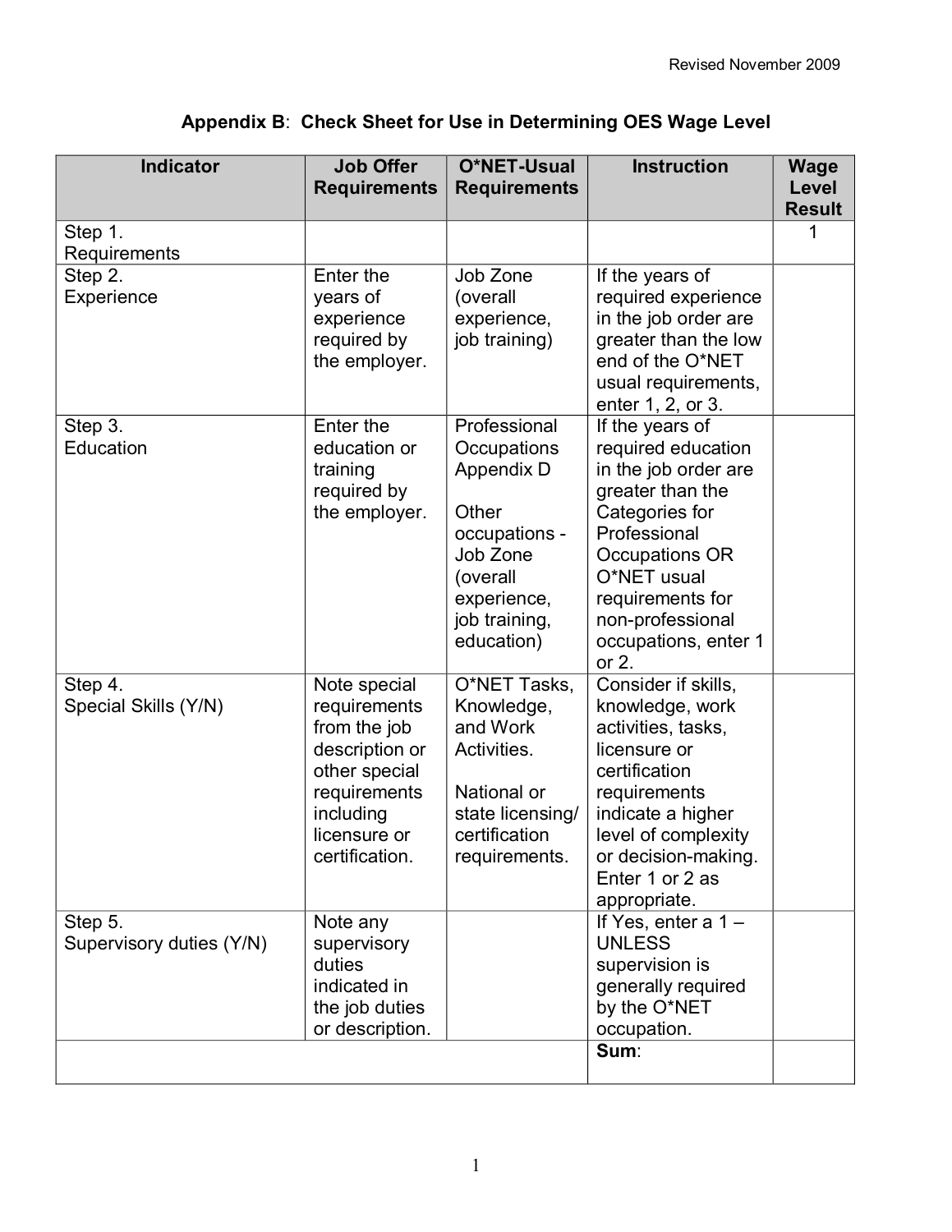# **Appendix C**: **Worksheet for Use in Determining OES Wage Level**

**Employer's Job Title:**

**O\*NET Title: Date:**

# **O\*NET Code: Reviewer:**

| <b>Indicator</b>                                           | Job Offer<br><b>Requirements</b> | O*NET-Usual<br><b>Requirements</b> | <b>Comments</b> | <b>Wage Level</b><br><b>Result</b> |
|------------------------------------------------------------|----------------------------------|------------------------------------|-----------------|------------------------------------|
| Step 1.<br>Requirements                                    |                                  |                                    |                 | 1                                  |
| Step 2.<br>Experience                                      |                                  |                                    |                 |                                    |
| Step 3.<br>Education                                       |                                  |                                    |                 |                                    |
| Step 4.<br>Special Skills and Other<br>Requirements? (Y/N) |                                  |                                    |                 |                                    |
| Step 5.<br>Supervisory duties (Y/N)                        |                                  |                                    |                 |                                    |
|                                                            |                                  |                                    | Sum:            |                                    |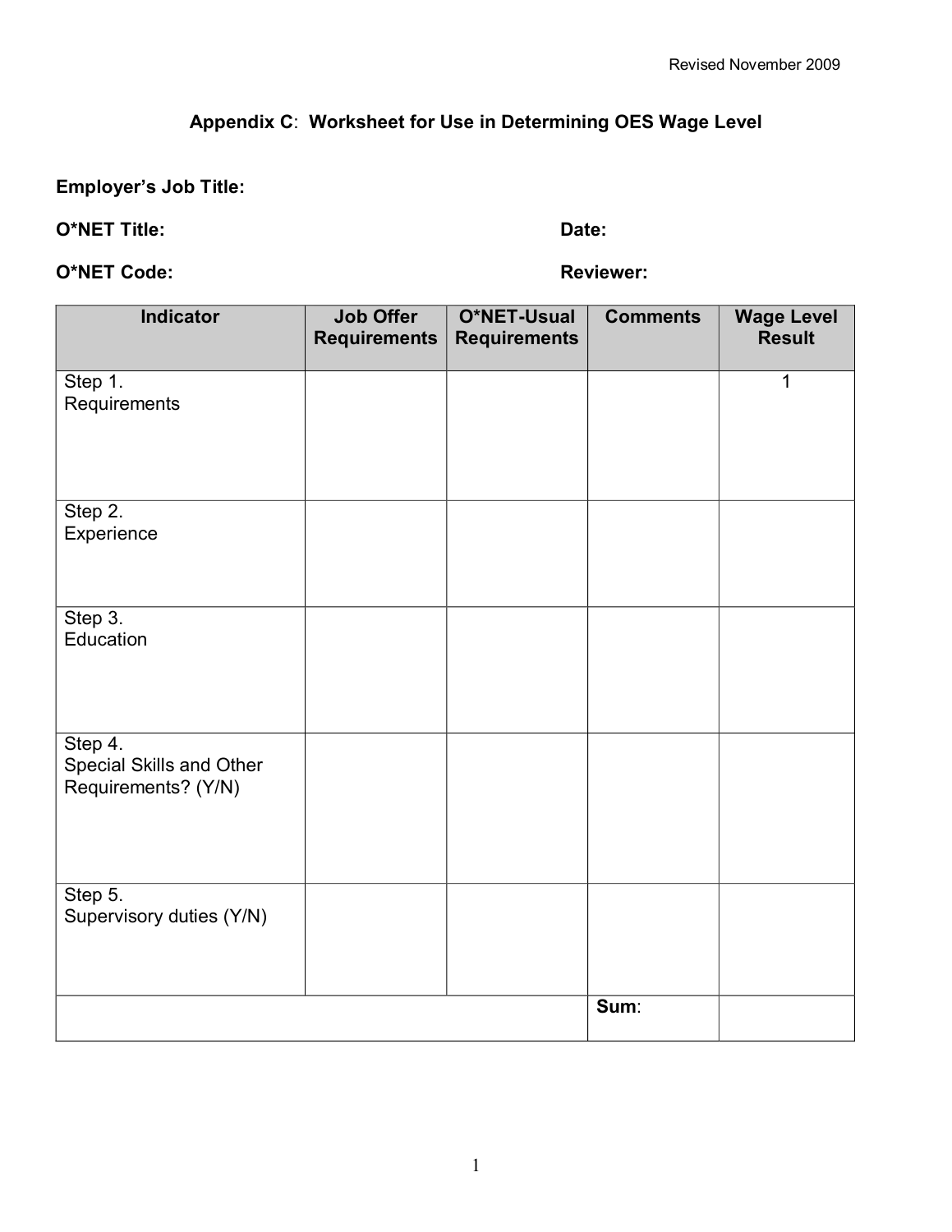## **Appendix D: Professional Occupations Education and Training Categories**

## **Code Definition**

- 1 First professional degree. Completion of the academic program usually requires at least 6 years of full-time equivalent academic study, including college study prior to entering the professional degree program.
- 2 Doctoral degree. Completion of the degree program usually requires at least 3 years of full-time equivalent academic work beyond the bachelor's degree.
- 3 Master's degree. Completion of the degree program usually requires 1 or 2 years of full-time equivalent study beyond the bachelor's degree.
- 4 Work experience, plus a bachelor's or higher degree. Most occupations in this category are managerial occupations that require experience in a related non-managerial position.
- 5 Bachelor's degree. Completion of the degree program generally requires at least 4 years but not more than 5 years of full-time equivalent academic work.

| O*NET-SOC<br>Code | O*NET-SOC<br><b>Title</b>               | <b>Education &amp;</b><br><b>Training</b><br>Category<br>Code |
|-------------------|-----------------------------------------|---------------------------------------------------------------|
| 21-2011.00        | Clergy                                  |                                                               |
| 23-1011.00        | Lawyers                                 |                                                               |
| 29-1011.00        | Chiropractors                           |                                                               |
| 29-1021.00        | Dentists, General                       |                                                               |
| 29-1022.00        | Oral and Maxillofacial Surgeons         |                                                               |
| 29-1023.00        | Orthodontists                           |                                                               |
| 29-1024.00        | Prosthodontists                         |                                                               |
| 29-1041.00        | Optometrists                            |                                                               |
| 29-1051.00        | <b>Pharmacists</b>                      |                                                               |
| 29-1061.00        | Anesthesiologists                       |                                                               |
| 29-1062.00        | <b>Family and General Practitioners</b> |                                                               |
| 29-1063.00        | Internists, General                     |                                                               |
| 29-1064.00        | <b>Obstetricians and Gynecologists</b>  |                                                               |
| 29-1065.00        | Pediatricians, General                  |                                                               |
| 29-1066.00        | <b>Psychiatrists</b>                    |                                                               |
| 29-1067.00        | Surgeons                                |                                                               |
| 29-1081.00        | Podiatrists                             |                                                               |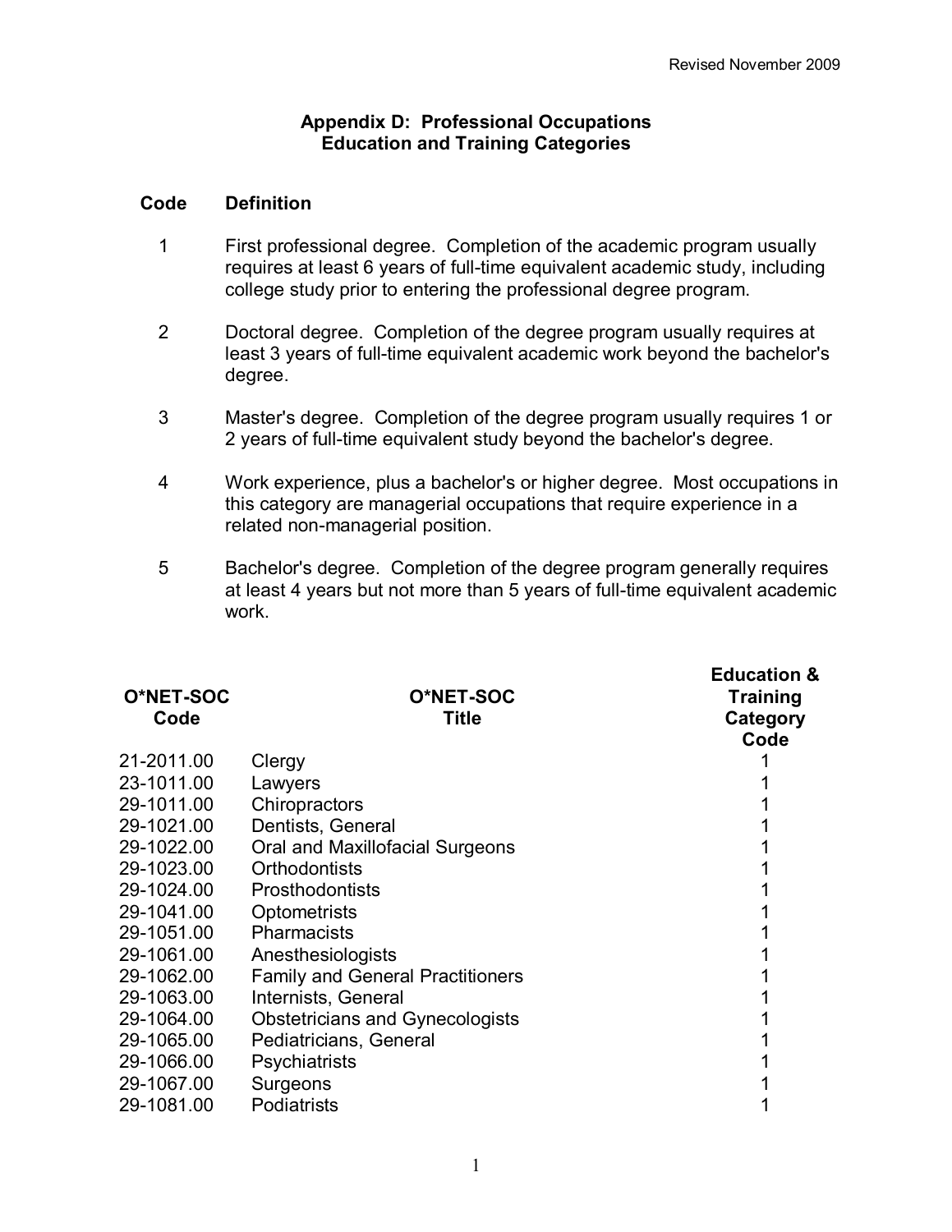| O*NET-SOC<br>Code | O*NET-SOC<br><b>Title</b>                                     | <b>Education &amp;</b><br><b>Training</b><br>Category<br>Code |
|-------------------|---------------------------------------------------------------|---------------------------------------------------------------|
| 29-1131.00        | Veterinarians                                                 |                                                               |
| 15-1011.00        | <b>Computer and Information Scientists, Research</b>          | $\overline{2}$                                                |
| 19-1021.01        | <b>Biochemists</b>                                            | $\overline{2}$                                                |
| 19-1021.02        | <b>Biophysicists</b>                                          | $\overline{2}$                                                |
| 19-1022.00        | Microbiologists                                               | $\overline{2}$                                                |
| 19-1042.00        | Medical Scientists, Except Epidemiologists                    | $\overline{2}$                                                |
| 19-2011.00        | Astronomers                                                   | $\overline{2}$                                                |
| 19-2012.00        | <b>Physicists</b>                                             | $\overline{2}$                                                |
| 19-3031.00        | Clinical, counseling, and school psychologists                | $\overline{2}$                                                |
| 19-3031.01        | <b>Educational Psychologists</b>                              | $\overline{2}$                                                |
| 19-3031.02        | <b>Clinical Psychologists</b>                                 |                                                               |
| 19-3031.03        | <b>Counseling Psychologists</b>                               | $\frac{2}{2}$                                                 |
| 25-1021.00        | Computer Science Teachers, Postsecondary                      | $\overline{2}$                                                |
| 25-1022.00        | Mathematical Science Teachers, Postsecondary                  | $\overline{2}$                                                |
| 25-1032.00        | <b>Engineering Teachers, Postsecondary</b>                    | $\overline{2}$                                                |
| 25-1041.00        | Agricultural Sciences Teachers, Postsecondary                 | $\overline{\mathbf{c}}$                                       |
| 25-1042.00        | <b>Biological Science Teachers, Postsecondary</b>             |                                                               |
| 25-1043.00        | Forestry and Conservation Science Teachers,                   | $\frac{2}{2}$                                                 |
|                   | Postsecondary                                                 |                                                               |
| 25-1052.00        | <b>Chemistry Teachers, Postsecondary</b>                      | $\overline{2}$                                                |
| 25-1054.00        | Physics Teachers, Postsecondary                               | $\overline{c}$                                                |
| 25-1071.00        | <b>Health Specialties Teachers, Postsecondary</b>             | $\overline{2}$                                                |
| 25-1072.00        | Nursing Instructors and Teachers, Postsecondary               | $\overline{c}$                                                |
| 25-1121.00        | Art, Drama, and Music Teachers, Postsecondary                 | $\overline{2}$                                                |
| 25-1191.00        | <b>Graduate Teaching Assistants</b>                           | $\overline{2}$                                                |
| 15-2021.00        | <b>Mathematicians</b>                                         | 3                                                             |
| 15-2031.00        | <b>Operations Research Analysts</b>                           | $\frac{3}{3}$                                                 |
| 15-2041.00        | <b>Statisticians</b>                                          |                                                               |
| 19-1041.00        | Epidemiologists                                               | 3                                                             |
| 19-2041.00        | Environmental Scientists and Specialists, Including<br>Health | 3                                                             |
| 19-2042.00        | Geoscientists, Except Hydrologists and                        | 3                                                             |
|                   | Geographers                                                   |                                                               |
| 19-2042.01        | Geologists                                                    | 3                                                             |
| 19-2043.00        | <b>Hydrologists</b>                                           | 3                                                             |
| 19-3011.00        | Economists                                                    | 3                                                             |
| 19-3021.00        | <b>Market Research Analysts</b>                               | $\frac{3}{3}$                                                 |
| 19-3022.00        | <b>Survey Researchers</b>                                     |                                                               |
| 19-3032.00        | <b>Industrial-Organizational Psychologists</b>                | 3                                                             |
| 19-3041.00        | Sociologists                                                  | 3                                                             |
| 19-3051.00        | <b>Urban and Regional Planners</b>                            | $\frac{3}{3}$                                                 |
| 19-3091.01        | Anthropologists                                               |                                                               |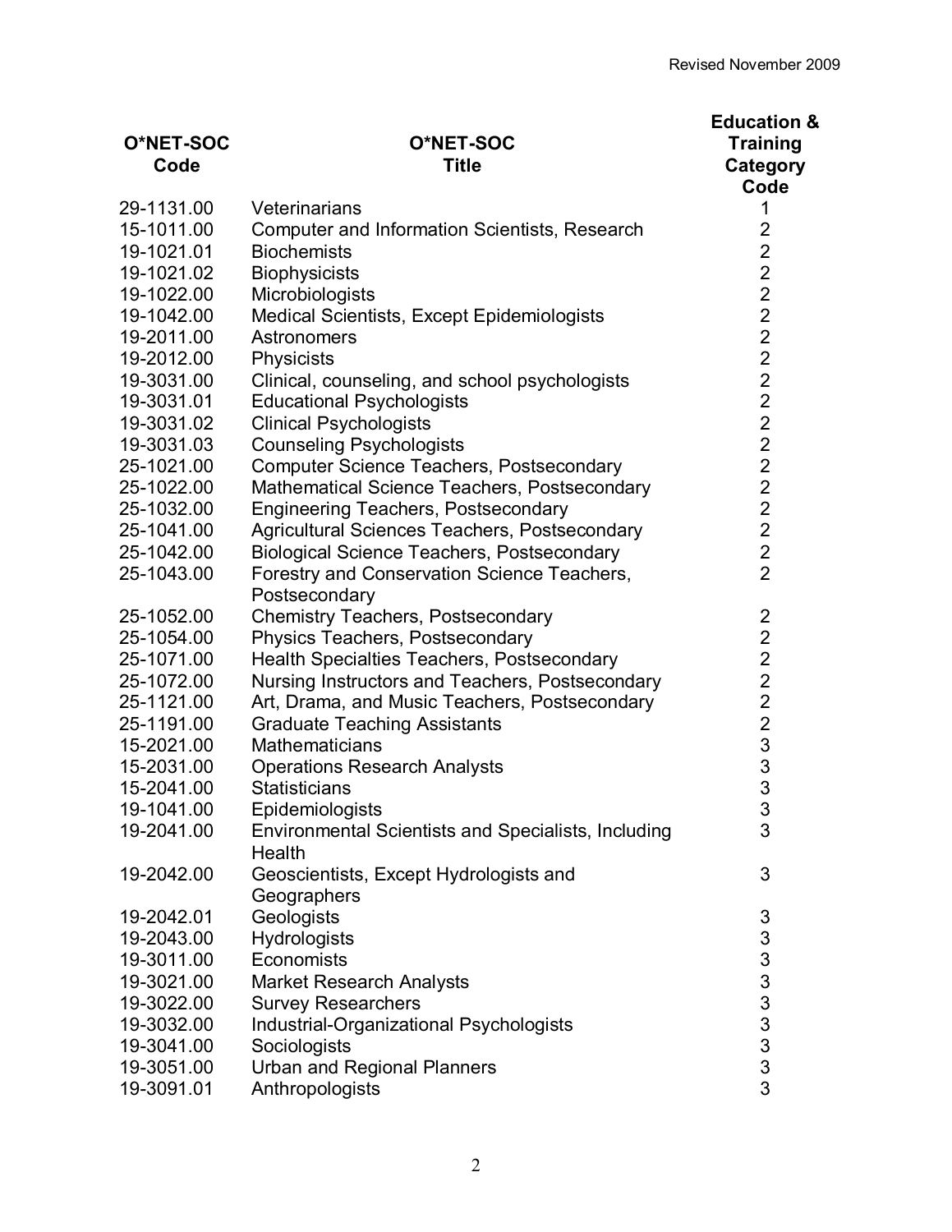| O*NET-SOC<br>Code | O*NET-SOC<br><b>Title</b>                                       | <b>Education &amp;</b><br><b>Training</b><br>Category<br>Code |
|-------------------|-----------------------------------------------------------------|---------------------------------------------------------------|
| 19-3091.02        | Archeologists                                                   | 3                                                             |
| 19-3092.00        | Geographers                                                     | 3                                                             |
| 19-3093.00        | <b>Historians</b>                                               | 3                                                             |
| 19-3094.00        | <b>Political Scientists</b>                                     | 3                                                             |
| 21-1011.00        | <b>Substance Abuse and Behavioral Disorder</b><br>Counselors    | 3                                                             |
| 21-1012.00        | Educational, Vocational, and School Counselors                  | 3                                                             |
| 21-1013.00        | Marriage and Family Therapists                                  | 3                                                             |
| 21-1014.00        | <b>Mental Health Counselors</b>                                 | 3                                                             |
| 21-1015.00        | <b>Rehabilitation Counselors</b>                                | 3                                                             |
| 21-1023.00        | Mental Health and Substance Abuse Social<br><b>Workers</b>      | 3                                                             |
| 21-1091.00        | <b>Health Educators</b>                                         | 3                                                             |
| 25-4011.00        | Archivists                                                      | 3                                                             |
| 25-4012.00        | Curators                                                        | 3                                                             |
| 25-4021.00        | Librarians                                                      | 3                                                             |
| 25-9031.00        | <b>Instructional Coordinators</b>                               | $\frac{3}{3}$                                                 |
| 29-1121.00        | Audiologists                                                    |                                                               |
| 29-1123.00        | <b>Physical Therapists</b>                                      | 3                                                             |
| 29-1127.00        | Speech-Language Pathologists                                    | 3                                                             |
| 11-1011.00        | <b>Chief Executives</b>                                         | 4                                                             |
| 11-1011.01        | <b>Government Service Executives</b>                            | $\overline{\mathbf{4}}$                                       |
| 11-1011.02        | <b>Private Sector Executives</b>                                | 4                                                             |
| 11-1021.00        | <b>General and Operations Managers</b>                          | 4                                                             |
| 11-2011.00        | <b>Advertising and Promotions Managers</b>                      | 4                                                             |
| 11-2021.00        | <b>Marketing Managers</b>                                       | 4                                                             |
| 11-2022.00        | <b>Sales Managers</b>                                           | 4                                                             |
| 11-2031.00        | <b>Public Relations Managers</b>                                | 4                                                             |
| 11-3011.00        | <b>Administrative Services Managers</b>                         | 4                                                             |
| 11-3021.00        | <b>Computer and Information Systems Managers</b>                | 4                                                             |
| 11-3031.00        | <b>Financial Managers</b>                                       | 4                                                             |
| 11-3031.01        | Treasurers, Controllers, and Chief Financial<br><b>Officers</b> | 4                                                             |
| 11-3031.02        | Financial Managers, Branch or Department                        | 4                                                             |
| 11-3040.00        | <b>Human Resources Managers</b>                                 | 4                                                             |
| 11-3041.00        | <b>Compensation and Benefits Managers</b>                       | 4                                                             |
| 11-3042.00        | <b>Training and Development Managers</b>                        | 4                                                             |
| 11-3061.00        | <b>Purchasing Managers</b>                                      | 4                                                             |
| 11-9011.00        | Farm, Ranch, and Other Agricultural Managers                    | 4                                                             |
| 11-9011.01        | <b>Nursery and Greenhouse Managers</b>                          | 4                                                             |
| 11-9011.02        | <b>Agricultural Crop Farm Managers</b>                          | 4                                                             |
| 11-9011.03        | <b>Fish Hatchery Managers</b>                                   | 4                                                             |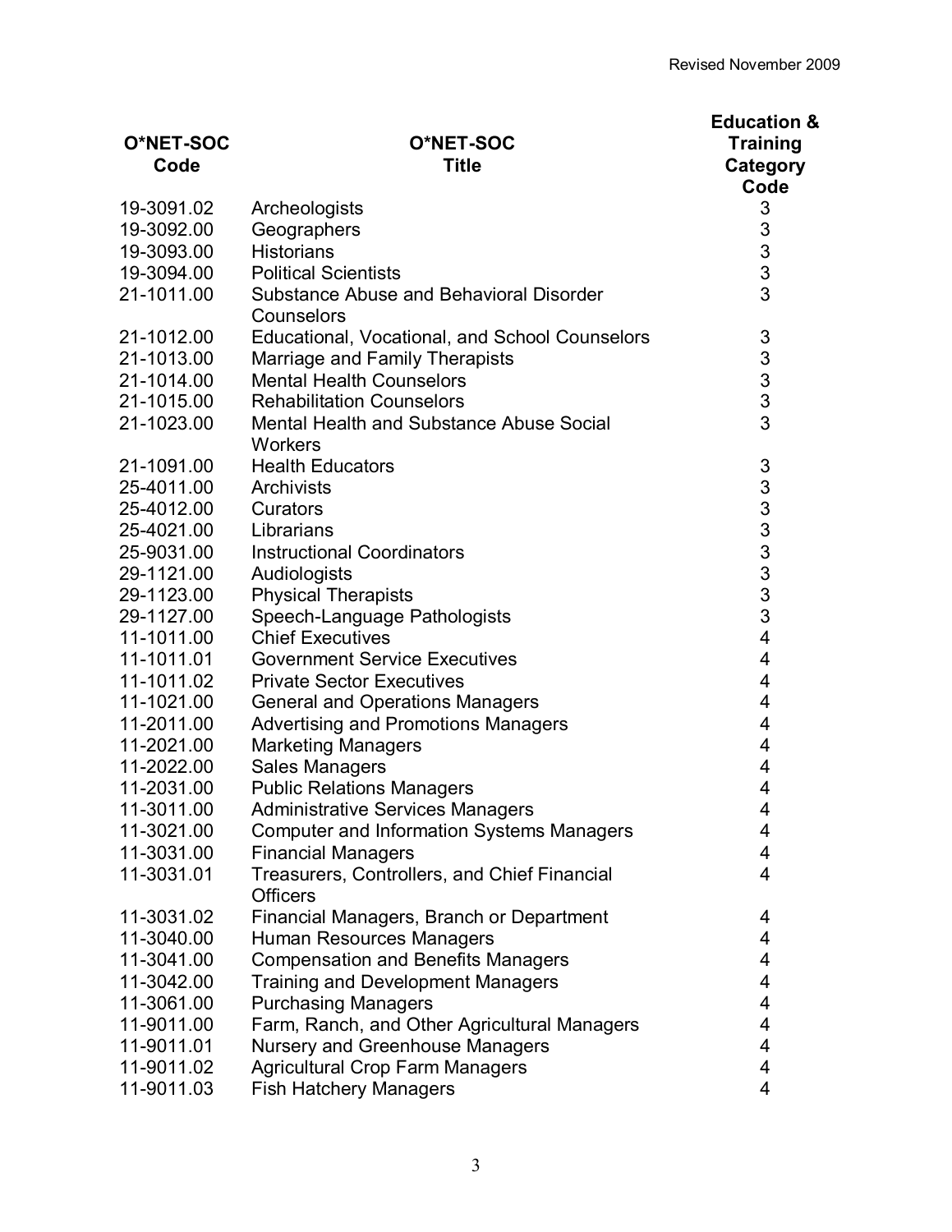| O*NET-SOC<br>Code | O*NET-SOC<br><b>Title</b>                                                   | <b>Education &amp;</b><br><b>Training</b><br>Category<br>Code |
|-------------------|-----------------------------------------------------------------------------|---------------------------------------------------------------|
| 11-9031.00        | <b>Education Administrators, Preschool and Child</b><br>Care Center/Program | 4                                                             |
| 11-9032.00        | Education Administrators, Elementary and<br><b>Secondary School</b>         | $\overline{4}$                                                |
| 11-9033.00        | <b>Education Administrators, Postsecondary</b>                              | 4                                                             |
| 11-9041.00        | <b>Engineering Managers</b>                                                 | 4                                                             |
| 11-9111.00        | Medical and Health Services Managers                                        | 4                                                             |
| 11-9121.00        | <b>Natural Sciences Managers</b>                                            | 4                                                             |
| 13-1011.00        | Agents and Business Managers of Artists,<br>Performers, and Athletes        | $\overline{\mathbf{4}}$                                       |
| 13-1111.00        | <b>Management Analysts</b>                                                  | 4                                                             |
| 15-2011.00        | Actuaries                                                                   | 4                                                             |
| 23-1021.00        | Administrative Law Judges, Adjudicators, and<br><b>Hearing Officers</b>     | $\overline{4}$                                                |
| 23-1022.00        | Arbitrators, Mediators, and Conciliators                                    | 4                                                             |
| 23-1023.00        | Judges, Magistrate Judges, and Magistrates                                  | 4                                                             |
| 25-2023.00        | <b>Vocational Education Teachers, Middle School</b>                         | 4                                                             |
| 25-2032.00        | <b>Vocational Education Teachers, Secondary School</b>                      | 4                                                             |
| 27-1011.00        | <b>Art Directors</b>                                                        | 4                                                             |
| 27-2012.00        | <b>Producers and Directors</b>                                              | $\overline{\mathbf{4}}$                                       |
| 27-2012.01        | Producers                                                                   | 4                                                             |
| 27-2012.02        | Directors - Stage, Motion Pictures, Television, and<br>Radio                | $\overline{4}$                                                |
| 27-2012.03        | <b>Program Directors</b>                                                    | 4                                                             |
| 27-2012.04        | <b>Talent Directors</b>                                                     | 4                                                             |
| 27-2012.05        | <b>Technical Directors/Managers</b>                                         | 4                                                             |
| 27-2041.00        | <b>Music Directors and Composers</b>                                        | 4                                                             |
| 27-2041.01        | <b>Music Directors</b>                                                      | 4                                                             |
| 27-2041.02        | <b>Music Arrangers and Orchestrators</b>                                    | 4                                                             |
| 27-2041.03        | Composers                                                                   | 4                                                             |
| 27-3020.00        | News Analysts, Reporters and Correspondents                                 | 4                                                             |
| 27-3021.00        | <b>Broadcast News Analysts</b>                                              | 4                                                             |
| 27-3022.00        | <b>Reporters and Correspondents</b>                                         | 4                                                             |
| 11-3051.00        | <b>Industrial Production Managers</b>                                       | 5                                                             |
| 11-9021.00        | <b>Construction Managers</b>                                                | 5                                                             |
| 11-9141.00        | Property, Real Estate, and Community Association<br><b>Managers</b>         | 5                                                             |
| 11-9151.00        | Social and Community Service Managers                                       | 5                                                             |
| 13-1071.00        | <b>Employment, Recruitment, and Placement</b>                               | 5                                                             |
| 13-1071.01        | <b>Specialists</b><br><b>Employment Interviewers, Private or Public</b>     | 5                                                             |
|                   | <b>Employment Service</b>                                                   |                                                               |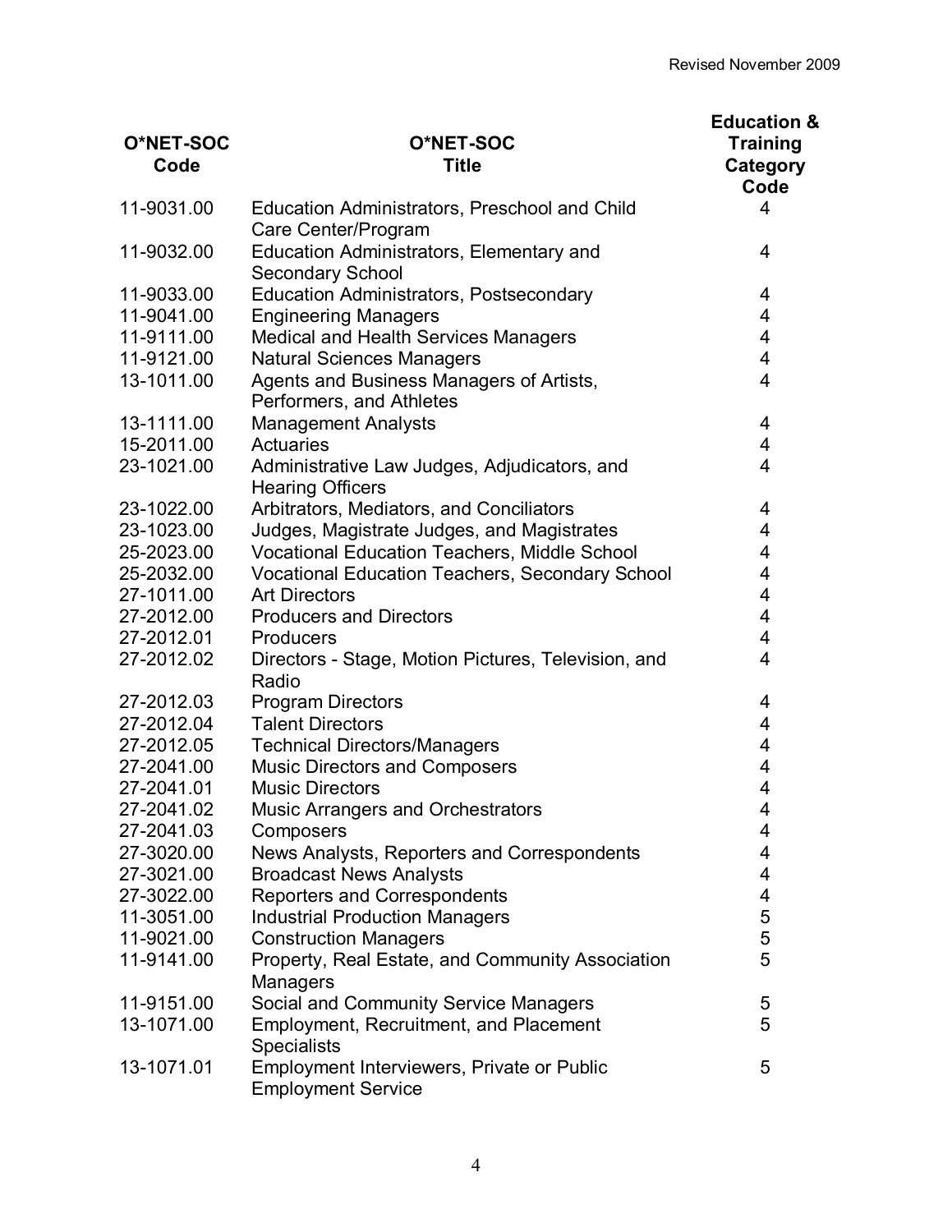| O*NET-SOC<br>Code | O*NET-SOC<br><b>Title</b>                                                     | <b>Education &amp;</b><br><b>Training</b><br>Category<br>Code |
|-------------------|-------------------------------------------------------------------------------|---------------------------------------------------------------|
| 13-1071.02        | <b>Personnel Recruiters</b>                                                   | 5                                                             |
| 13-1072.00        | Compensation, Benefits, and Job Analysis<br><b>Specialists</b>                | 5                                                             |
| 13-1073.00        | <b>Training and Development Specialists</b>                                   | 5                                                             |
| 13-1121.00        | <b>Meeting and Convention Planners</b>                                        | 5                                                             |
| 13-2011.01        | <b>Accountants</b>                                                            | 5                                                             |
| 13-2011.02        | <b>Auditors</b>                                                               | 5                                                             |
| 13-2031.00        | <b>Budget Analysts</b>                                                        | 5                                                             |
| 13-2041.00        | <b>Credit Analysts</b>                                                        | 5                                                             |
| 13-2051.00        | <b>Financial Analysts</b>                                                     | 5                                                             |
| 13-2052.00        | <b>Personal Financial Advisors</b>                                            | 5                                                             |
| 13-2053.00        | <b>Insurance Underwriters</b>                                                 | 5                                                             |
| 13-2061.00        | <b>Financial Examiners</b>                                                    | 5                                                             |
| 13-2071.00        | <b>Loan Counselors</b>                                                        | 5                                                             |
| 13-2072.00        | Loan Officers                                                                 | 5                                                             |
| 13-2081.00        | Tax Examiners, Collectors, and Revenue Agents                                 | 5                                                             |
| 15-1021.00        | <b>Computer Programmers</b>                                                   | 5                                                             |
| 15-1031.00        | <b>Computer Software Engineers, Applications</b>                              | 5                                                             |
| 15-1032.00        | Computer Software Engineers, Systems Software                                 | 5                                                             |
| 15-1051.00        | <b>Computer Systems Analysts</b>                                              | 5                                                             |
| 15-1061.00        | <b>Database Administrators</b>                                                | 5                                                             |
| 15-1071.00        | <b>Network and Computer Systems Administrators</b>                            | 5                                                             |
| 15-1071.01        | <b>Computer Security Specialists</b>                                          | 5                                                             |
| 15-1081.00        | Network Systems and Data Communications<br>Analysts                           | 5                                                             |
| 17-1011.00        | Architects, Except Landscape and Naval                                        | 5                                                             |
| 17-1012.00        | Landscape Architects                                                          | 5                                                             |
| 17-1021.00        | Cartographers and Photogrammetrists                                           | 5                                                             |
| 17-1022.00        | Surveyors                                                                     | 5                                                             |
| 17-2011.00        | <b>Aerospace Engineers</b>                                                    | 5                                                             |
| 17-2021.00        | <b>Agricultural Engineers</b>                                                 | 5                                                             |
| 17-2031.00        | <b>Biomedical Engineers</b>                                                   | 5                                                             |
| 17-2041.00        | <b>Chemical Engineers</b>                                                     | 5                                                             |
| 17-2051.00        | <b>Civil Engineers</b>                                                        | 5                                                             |
| 17-2061.00        | <b>Computer Hardware Engineers</b>                                            | 5                                                             |
| 17-2071.00        | <b>Electrical Engineers</b>                                                   | 5                                                             |
| 17-2072.00        | Electronics Engineers, Except Computer                                        | 5                                                             |
| 17-2081.00        | <b>Environmental Engineers</b>                                                | 5                                                             |
| 17-2111.00        | Health and Safety Engineers, Except Mining<br>Safety Engineers and Inspectors | 5                                                             |
| 17-2111.01        | <b>Industrial Safety and Health Engineers</b>                                 | 5                                                             |
| 17-2111.02        | <b>Fire-Prevention and Protection Engineers</b>                               | 5                                                             |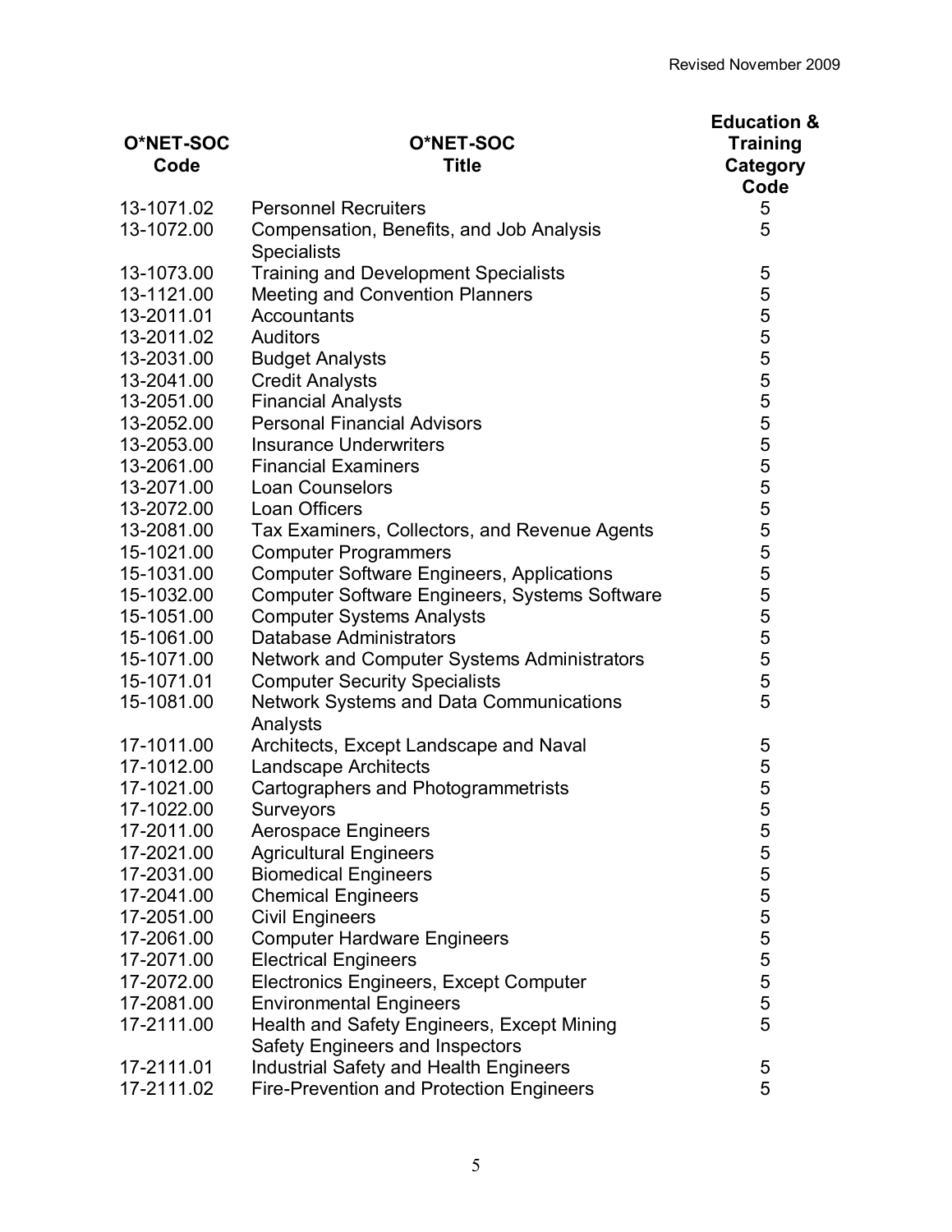| O*NET-SOC<br>Code | O*NET-SOC<br><b>Title</b>                                                    | <b>Education &amp;</b><br><b>Training</b><br>Category<br>Code |
|-------------------|------------------------------------------------------------------------------|---------------------------------------------------------------|
| 17-2111.03        | <b>Product Safety Engineers</b>                                              | 5                                                             |
| 17-2112.00        | <b>Industrial Engineers</b>                                                  | 5                                                             |
| 17-2121.00        | Marine Engineers and Naval Architects                                        | 5                                                             |
| 17-2121.01        | <b>Marine Engineers</b>                                                      | 5                                                             |
| 17-2121.02        | <b>Marine Architects</b>                                                     | 5                                                             |
| 17-2131.00        | <b>Materials Engineers</b>                                                   | 5                                                             |
| 17-2141.00        | <b>Mechanical Engineers</b>                                                  | 5                                                             |
| 17-2151.00        | Mining and Geological Engineers, Including Mining<br><b>Safety Engineers</b> | 5                                                             |
| 17-2161.00        | <b>Nuclear Engineers</b>                                                     | 5                                                             |
| 17-2171.00        | <b>Petroleum Engineers</b>                                                   | 5                                                             |
| 19-1010.00        | <b>Agricultural and Food Scientists</b>                                      | 5                                                             |
| 19-1011.00        | <b>Animal Scientists</b>                                                     | 5                                                             |
| 19-1012.00        | <b>Food Scientists and Technologists</b>                                     | 5                                                             |
| 19-1013.01        | <b>Plant Scientists</b>                                                      | 5                                                             |
| 19-1013.02        | <b>Soil Scientists</b>                                                       | 5                                                             |
| 19-1020.00        | <b>Biological Scientists</b>                                                 | 5                                                             |
| 19-1020.01        | <b>Biologists</b>                                                            | 5                                                             |
| 19-1023.00        | Zoologists and Wildlife Biologists                                           | 5                                                             |
| 19-1031.00        | <b>Conservation Scientists</b>                                               | 5                                                             |
| 19-1031.01        | Soil Conservationists                                                        | 5                                                             |
| 19-1031.02        | Range Managers                                                               | 5                                                             |
| 19-1031.03        | <b>Park Naturalists</b>                                                      | 5                                                             |
| 19-1032.00        | <b>Foresters</b>                                                             | 5                                                             |
| 19-2021.00        | <b>Atmospheric and Space Scientists</b>                                      | 5                                                             |
| 19-2031.00        | <b>Chemists</b>                                                              | 5                                                             |
| 19-2032.00        | <b>Materials Scientists</b>                                                  | 5                                                             |
| 21-1021.00        | Child, Family, and School Social Workers                                     | 5                                                             |
| 21-1022.00        | Medical and Public Health Social Workers                                     | 5                                                             |
| 21-1092.00        | Probation Officers and Correctional Treatment Sp                             | 5                                                             |
| 21-2021.00        | Directors, Religious Activities and Education                                | 5                                                             |
| 23-2092.00        | <b>Law Clerks</b>                                                            | 5                                                             |
| 25-2012.00        | Kindergarten Teachers, Except Special Education                              | 5                                                             |
| 25-2021.00        | <b>Elementary School Teachers, Except Special</b><br>Education               | 5                                                             |
| 25-2022.00        | Middle School Teachers, Except Special and<br><b>Vocational Education</b>    | 5                                                             |
| 25-2031.00        | Secondary School Teachers, Except Special and<br><b>Vocational Education</b> | 5                                                             |
| 25-2041.00        | Special Education Teachers, Preschool,<br>Kindergarten and Elementary        | 5                                                             |
| 25-2042.00        | Special Education Teachers, Middle School                                    | 5                                                             |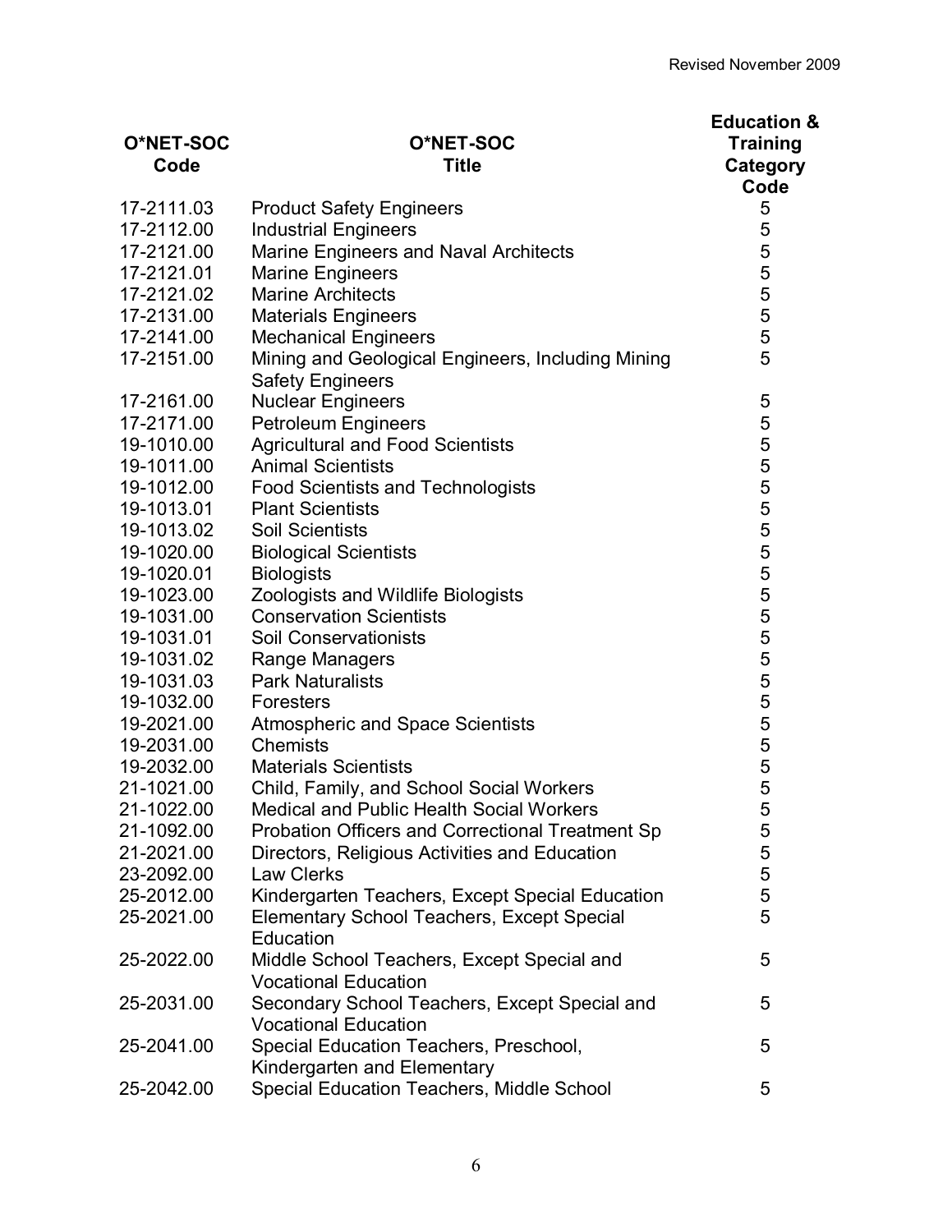| O*NET-SOC<br>Code | O*NET-SOC<br><b>Title</b>                                                      | <b>Education &amp;</b><br><b>Training</b><br>Category<br>Code |
|-------------------|--------------------------------------------------------------------------------|---------------------------------------------------------------|
| 25-2043.00        | Special Education Teachers, Secondary School                                   | 5                                                             |
| 25-3011.00        | Adult Literacy, Remedial Education, and GED<br><b>Teachers and Instructors</b> | 5                                                             |
| 25-4013.00        | <b>Museum Technicians and Conservators</b>                                     | 5                                                             |
| 25-9021.00        | Farm and Home Management Advisors                                              | 5                                                             |
| 27-1014.00        | <b>Multi-Media Artists and Animators</b>                                       | 5                                                             |
| 27-1021.00        | <b>Commercial and Industrial Designers</b>                                     | 5                                                             |
| 27-1022.00        | <b>Fashion Designers</b>                                                       | 5                                                             |
| 27-1024.00        | <b>Graphic Designers</b>                                                       | 5                                                             |
| 27-1025.00        | <b>Interior Designers</b>                                                      | 5                                                             |
| 27-1027.00        | Set and Exhibit Designers                                                      | 5                                                             |
| 27-1027.01        | <b>Set Designers</b>                                                           | 5                                                             |
| 27-1027.02        | <b>Exhibit Designers</b>                                                       | 5                                                             |
| 27-3031.00        | <b>Public Relations Specialists</b>                                            | 5                                                             |
| 27-3041.00        | <b>Editors</b>                                                                 | 5                                                             |
| 27-3042.00        | <b>Technical Writers</b>                                                       | 5                                                             |
| 27-3043.00        | <b>Writers and Authors</b>                                                     | 5                                                             |
| 27-4032.00        | <b>Film and Video Editors</b>                                                  | 5                                                             |
| 29-1031.00        | <b>Dietitians and Nutritionists</b>                                            | 5                                                             |
| 29-1071.00        | <b>Physician Assistants</b>                                                    | 5                                                             |
| 29-1122.00        | <b>Occupational Therapists</b>                                                 | 5                                                             |
| 29-1125.00        | <b>Recreational Therapists</b>                                                 | 5                                                             |
| 29-2011.00        | <b>Medical and Clinical Laboratory Technologists</b>                           | 5                                                             |
| 29-2091.00        | <b>Orthotists and Prosthetists</b>                                             | 5                                                             |
| 29-9010.00        | Occupational Health and Safety Specialists and<br><b>Technicians</b>           | 5                                                             |
| 29-9091.00        | <b>Athletic Trainers</b>                                                       | 5                                                             |
| 33-3021.03        | <b>Criminal Investigators and Special Agents</b>                               | 5                                                             |
| 39-9032.00        | <b>Recreation Workers</b>                                                      | 5                                                             |
| 41-3021.00        | <b>Insurance Sales Agents</b>                                                  | 5                                                             |
| 41-3031.01        | Sales Agents, Securities and Commodities                                       | 5                                                             |
| 41-3031.02        | Sales Agents, Financial Services                                               | 5                                                             |
| 41-9031.00        | <b>Sales Engineers</b>                                                         | 5                                                             |
| 53-2011.00        | Airline Pilots, Copilots, and Flight Engineers                                 | 5                                                             |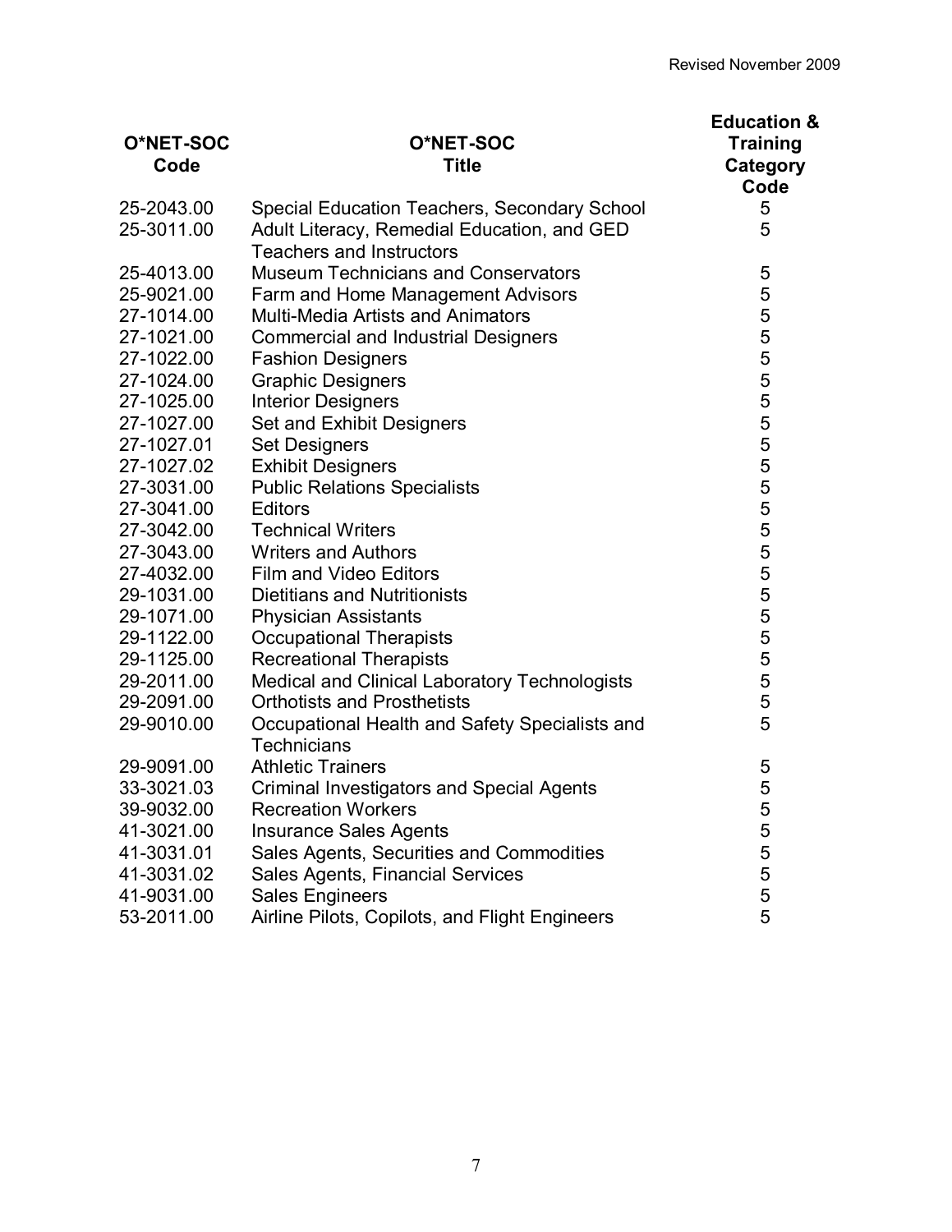## **Appendix E: SPECIFIC VOCATIONAL PREPARATION (SVP)**

Specific Vocational Preparation is defined as the amount of lapsed time required by a typical worker to learn the techniques, acquire the information, and develop the facility needed for average performance in a specific job-worker situation.

This training may be acquired in a school, work, military, institutional, or vocational environment. It does not include the orientation time required of a fully qualified worker to become accustomed to the special conditions of any new job. Specific vocational training includes: vocational education, apprenticeship training, in-plant training, on-thejob training, and essential experience in other jobs.

Specific vocational training includes training given in any of the following circumstances:

a. Vocational education (high school; commercial or shop training; technical school; art school; and that part of college training which is organized around a specific vocational objective);

b. Apprenticeship training (for apprenticeable jobs only);

c. In-plant training (organized classroom study provided by an employer);

d. On-the-job training (serving as learner or trainee on the job under the instruction of a qualified worker);

e. Essential experience in other jobs (serving in less responsible jobs which lead to the higher grade job or serving in other jobs which qualify).

The following is an explanation of the various levels of specific vocational preparation:

- *Level Time*
	- 1 Short demonstration only
	- 2 Anything beyond short demonstration up to and including 1 month
	- 3 Over 1 month up to and including 3 months
	- 4 Over 3 months up to and including 6 months
	- 5 Over 6 months up to and including 1 year
	- 6 Over 1 year up to and including 2 years
	- 7 Over 2 years up to and including 4 years
	- 8 Over 4 years up to and including 10 years
	- 9 Over 10 years

*Note: The levels of this scale are mutually exclusive and do not overlap.*

**Source:** *DICTIONARY OF OCCUPATIONAL TITLES (4th Ed., Rev. 1991)* APPENDIX C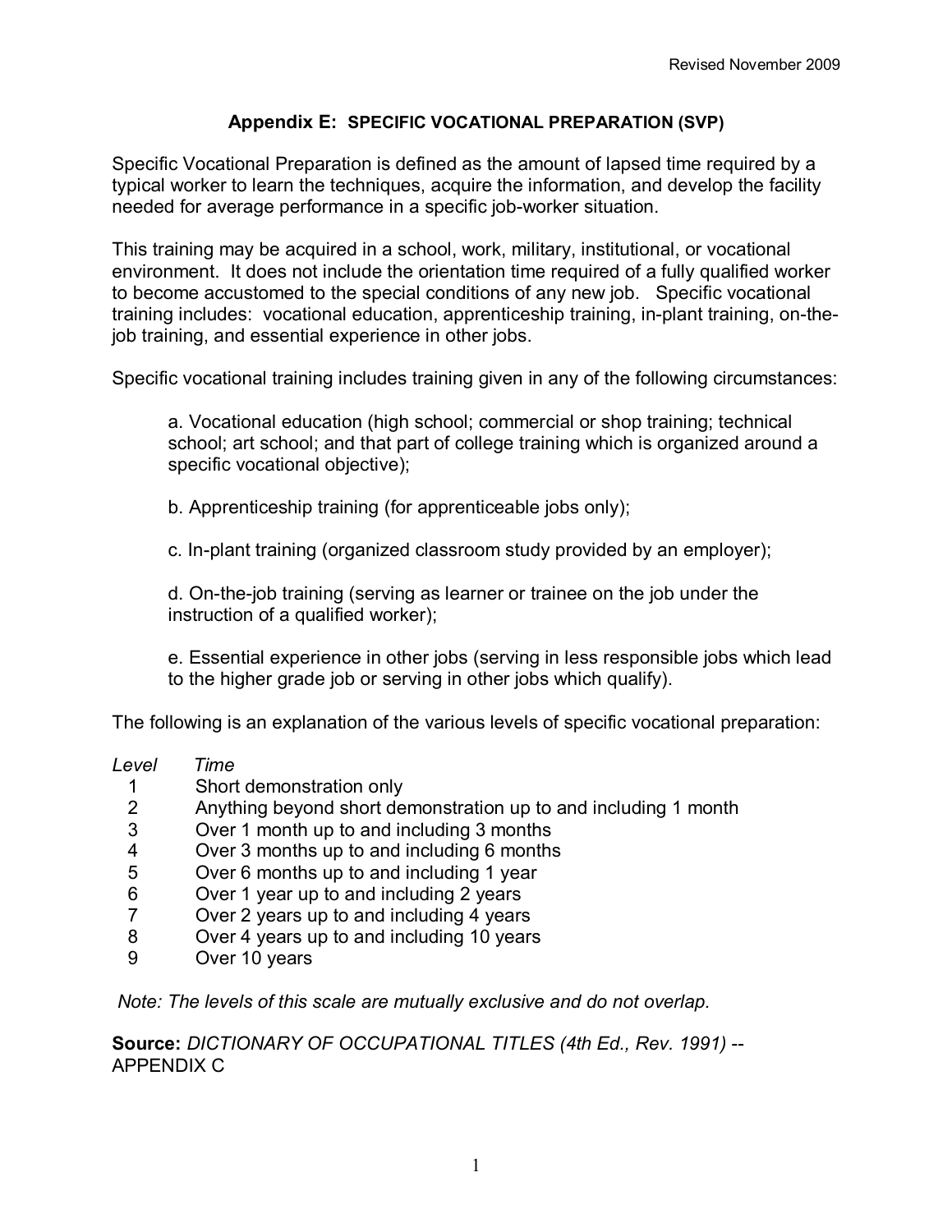# Appendix F: Check Sheet for Employer-Provided Wage Surveys

Employer-provided surveys cannot be considered if a union agreement covers the wage rates for the job opportunity where the worker will be employed.

Current wage determination in the area under the Davis-Bacon or McNamara-O'Hara Service Contract Acts can be submitted.

Published surveys or surveys conducted by employers can be submitted.

Written documentation on the methodology of how the survey was conducted and the validity of the statistical methodology used to determine the wage must be made available when submitting a survey for consideration.

## **Surveys Must Meet the Following Criteria**

- Data on which the wage is based must have been collected within 24 months of the publication date of the survey or, if the employer itself conducted the survey, within 24 months of the date the employer submits the survey to the NPWHC.
- A published survey must have been published within 24 months of the date of submission and it must be the most current edition of the survey with wage data that meet the criteria under this section.
- The survey data must represent similar jobs in the area of intended employment the area within normal commuting distance of the place (address) of intended employment. The area surveyed can be expanded if the employer can show that there are an insufficient number of workers in the original area.
	- $\circ$  If the place of intended employment is within a Metropolitan Statistical Area (MSA) or Primary Metropolitan Statistical Area (PMSA), any place within the MSA or PMSA is deemed to be within the normal commuting distance of the place of intended employment.
	- o All locations within a Consolidated Metropolitan Statistical Area (CMSA) will not automatically be deemed to be within normal commuting distances for prevailing wage purposes.
	- o The borders of PMSAs, MSAs, or CMSAs are not controlling in the identification of the normal commuting area; an employer location just outside of the PMSA, MSA, or CMSA boundary may still be considered within normal commuting distance.
- The survey's job description must match the job description contained in the employer's request for acceptance to use the survey or other wage data for prevailing wage purposes.
	- $\circ$  The job description submitted on the request for acceptance of an employer-provided survey or other wage data will be used in determining the appropriate level of skill to be applied.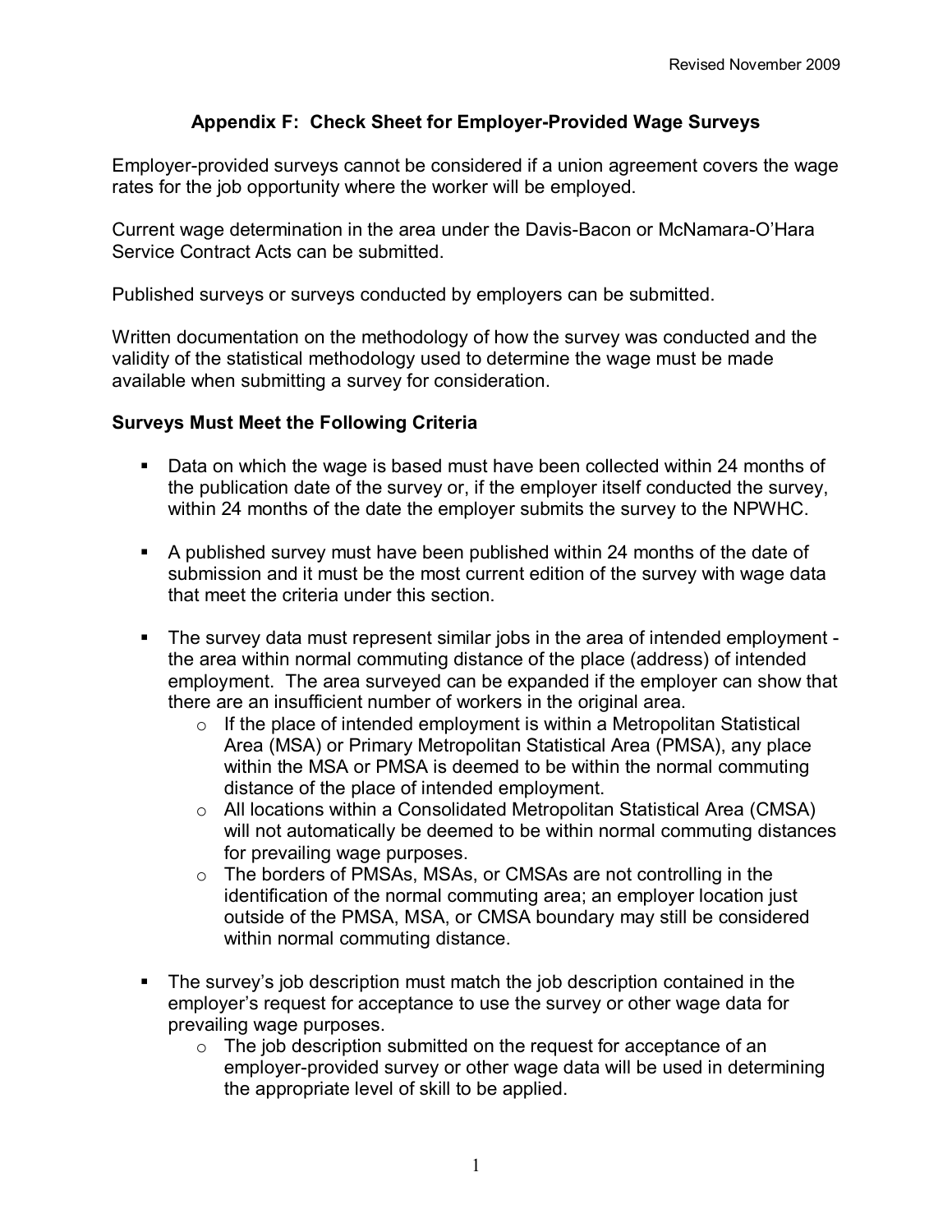- Cross Industry Wage Data The wage data must have been collected across industries that employ workers in the occupation.
- The survey should produce an arithmetic mean (weighted average) of wages for workers in the appropriate occupational classification in the area of intended employment. If a mean is not available, the median can be used.
- The survey must identify a statistically valid methodology that was used to collect the data.

## **Suggested Survey Methodology**

The following are suggested actions that should be taken to conduct a valid wage survey:

Obtain a valid directory of employers in the area of intended employment (or expanded area) that would most likely employ the occupation to be surveyed.

Identify the industries in which the occupation is likely to be found. Use the industry/occupation matrix available from the state's labor market information agency.

Count (or estimate) the number of employers in the applicable area.

Decide how many employers must be contacted to produce usable wage results from at least three employers and at least 30 workers. Results for 30 workers is the minimum acceptable sample; for most occupations there should be wage data for many more workers.

Divide the number of employers to be contacted (the sample) by the number of employers in the applicable industry (the universe).

Use the number calculated in this last step to methodically select a random sample of employers to contact. For example, if the number is one-tenth, select every tenth employer in the universe or listing of employers in the industry.

Design a survey form which includes: the definition of the particular occupation (see Appendix G for Terms and Definitions), the number of workers in the occupation, and the wage rate.

Contact all the employers in the sample (call, write, or fax) to obtain the wage rate and employment data for the occupation surveyed.

Prepare a summary table of the data collected. There should be columns for: the employer, number of workers, the wage rate, and the product of multiplying the number of workers times the wage rate. There should be a row for each employer that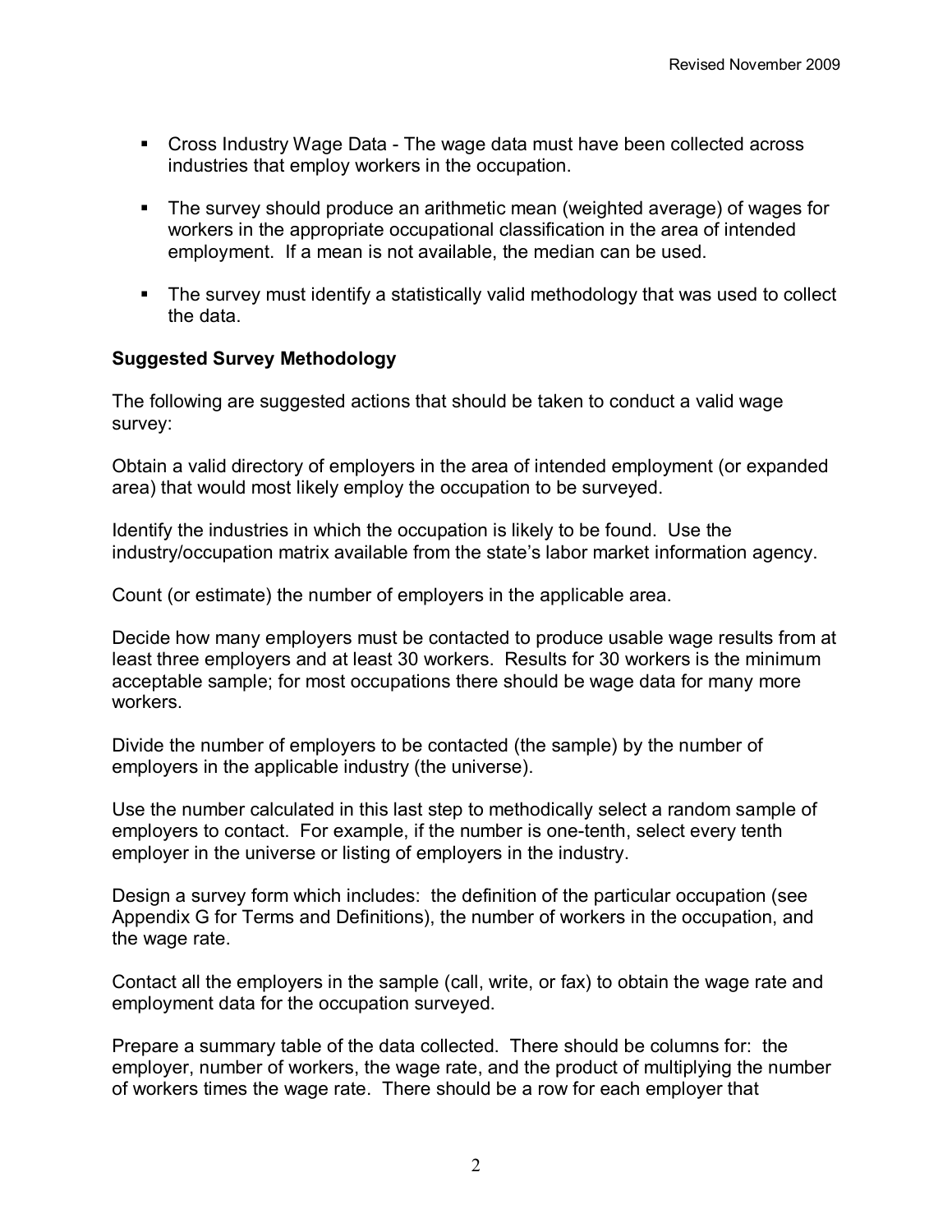responded to the survey. Add the data in the column showing the number of workers to get the total number of workers. Add the data in the column showing the product of workers times wage rate.

Calculate the weighed mean by dividing the total product by the total number of workers.

## **Survey Documentation**

Provide documentation to include the:

- Sample frame size and source, sample selection procedures, survey job descriptions, and related information to allow a determination with regard to the adequacy of the data provided and its adherence to the criteria; and
- **Methodology used for the survey to show that it is reasonable and consistent with** recognized statistical standards and principles in producing a prevailing wage (e.g., contains a representative sample).